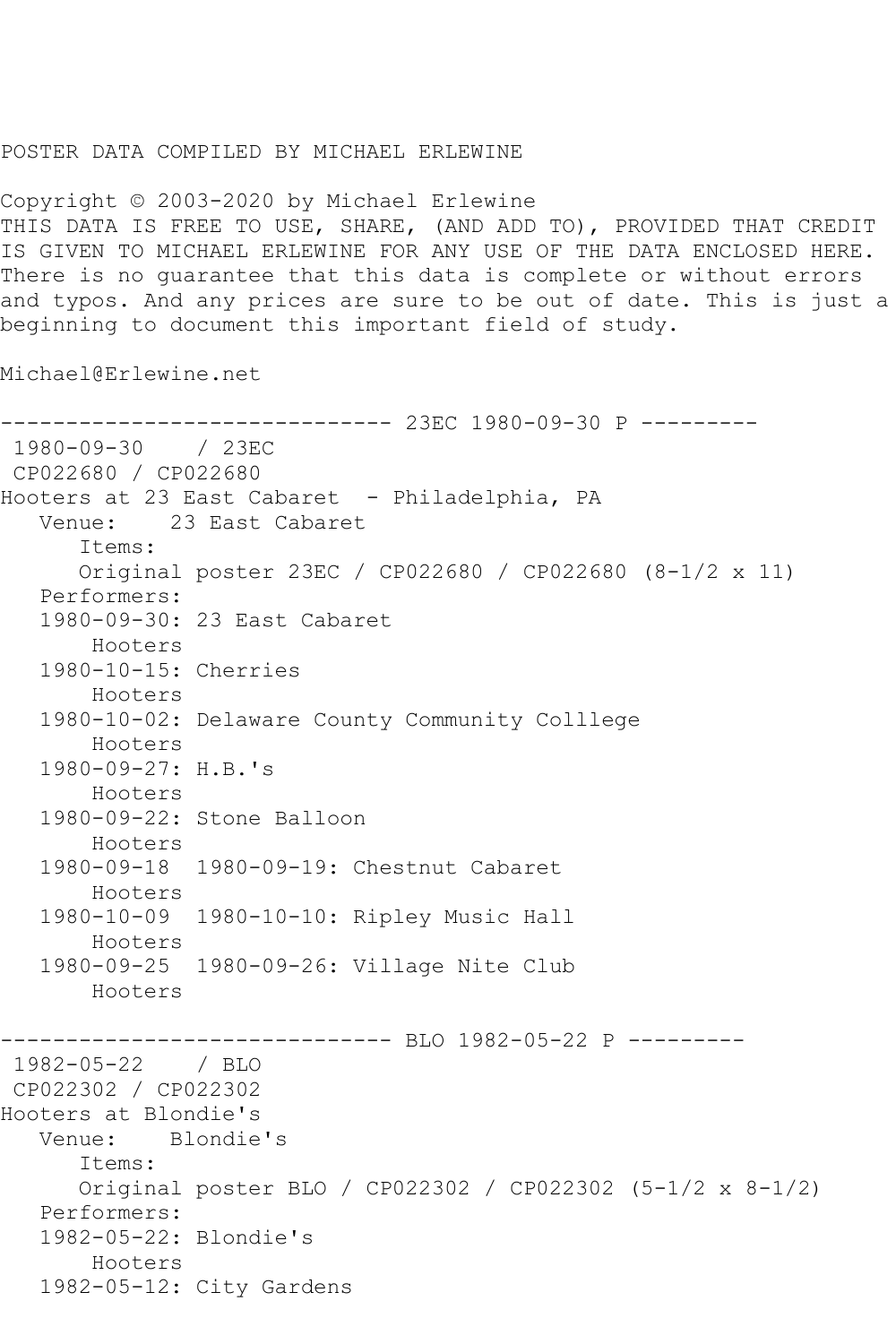Hooters 1982-05-07: Contestoga High School Hooters 1982-06-05: Philadelphia Zoo Hooters 1982-05-21: Shady Lane Hooters 1982-05-25: Stone Balloon Hooters 1982-05-05: Chestnut Cabaret Hooters 1982-05-28: Ripley Music Hall Hooters 1982-05-15: University of Delaware Bacchus Hooters ------------------------------ 23EC 1982-06-16 P --------- 1982-06-16 / 23EC CP022698 / CP022698 A's at 23 East Cabaret [Philadelphia, PA]<br>Venue: 23 East Cabaret 23 East Cabaret Items: Original poster 23EC / CP022698 / CP022698 (8-1/2 x 11) Performers: 1982-06-16: 23 East Cabaret A's 1982-06-25 1982-06-26: Blondie's A's 1982-06-18 1982-06-19: Central Park, NYC A's 1982-06-05: City Gardens A's 1982-06-08: Cowboy, Willmington, DE A's 1982-06-11: Donnelly's A's 1982-06-01: London Victory Club A's 1982-06-12: Shady Lane A's 1982-06-28: Stone Balloon A's 1982-06-03: Chestnut Cabaret A's ------------------------------ CHC 1982-08-11 P ---------

1982-08-11 / CHC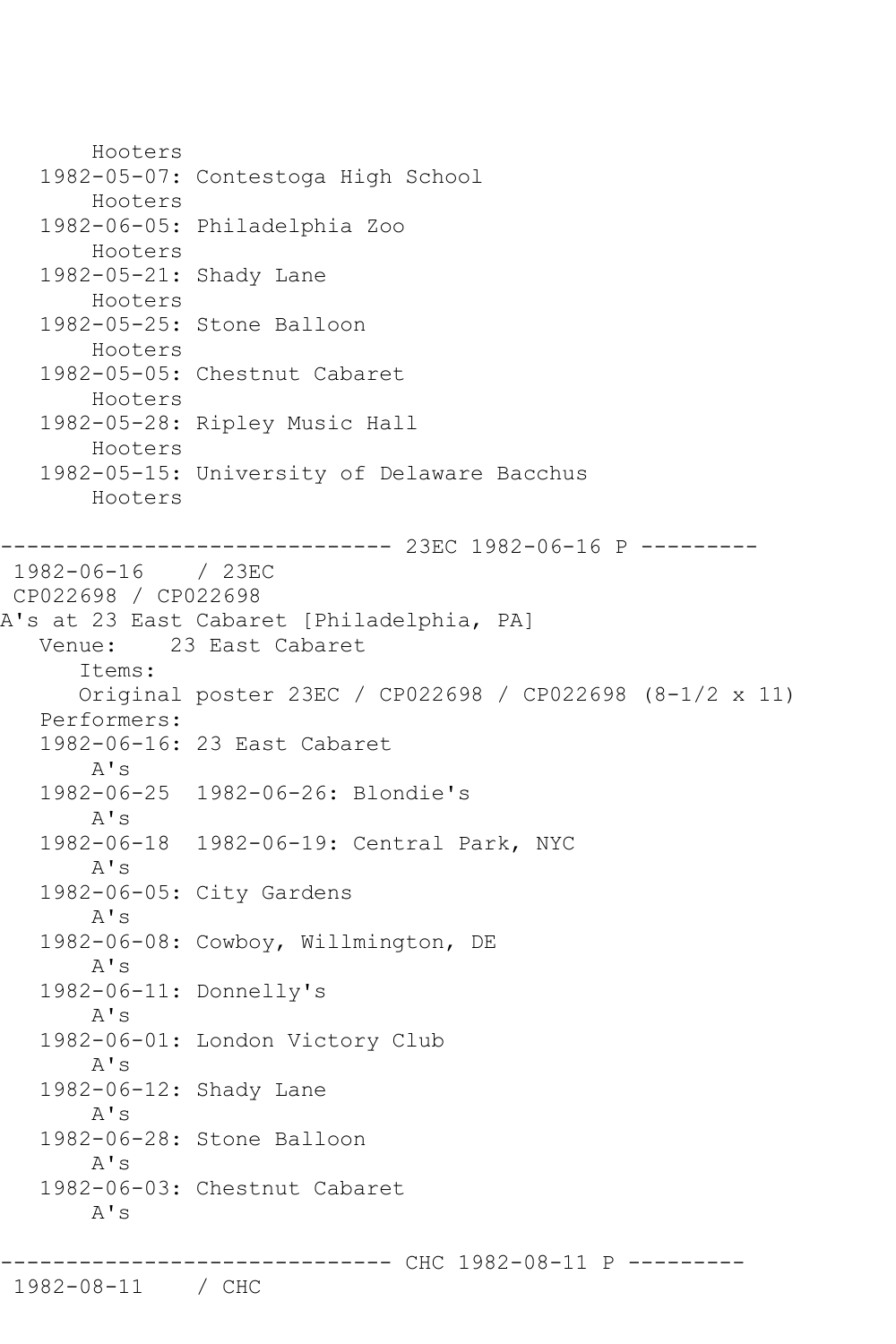CP011563 / CS07600 Stickmen at Chestnut Cabaret - Philadelphia, PA Notes: Offset Venue: Chestnut Cabaret Items: Original poster CHC / CP011563 / CS07600 Performers: 1982-08-11: Chestnut Cabaret Stickmen ------------------------------ 1982-11-12 P --------- 1982-11-12 / CP022696 / CP022696 Hooters, Fixx at American University - Washington, Venue: American University Items: Original poster / CP022696 / CP022696 (5-1/2 x 8-1/2) Performers: 1982-11-12: American University Hooters 1982-11-26: Halloran Ballroom Hooters 1982-11-20: Liberty Bell Park Hooters 1982-11-13: Metron Hooters 1982-12-23: Rutgers University Hooters 1982-11-29: Bottom Line Hooters / Fixx 1982-11-23: Chestnut Cabaret Hooters 1982-12-16: Roxy Theater - Philadelphia Hooters 1982-11-21: Silo Hooters 1982-11-30: Stone Balloon Hooters ------------------------------ CHC 1983-06-16 P --------- 1983-06-16 / CHC CP022325 / CP022325 Vels, Fad at Chestnut Cabaret - Philadelphia, PA Venue: Chestnut Cabaret Items: Original poster CHC / CP022325 / CP022325 (8-1/2 x 11) Performers: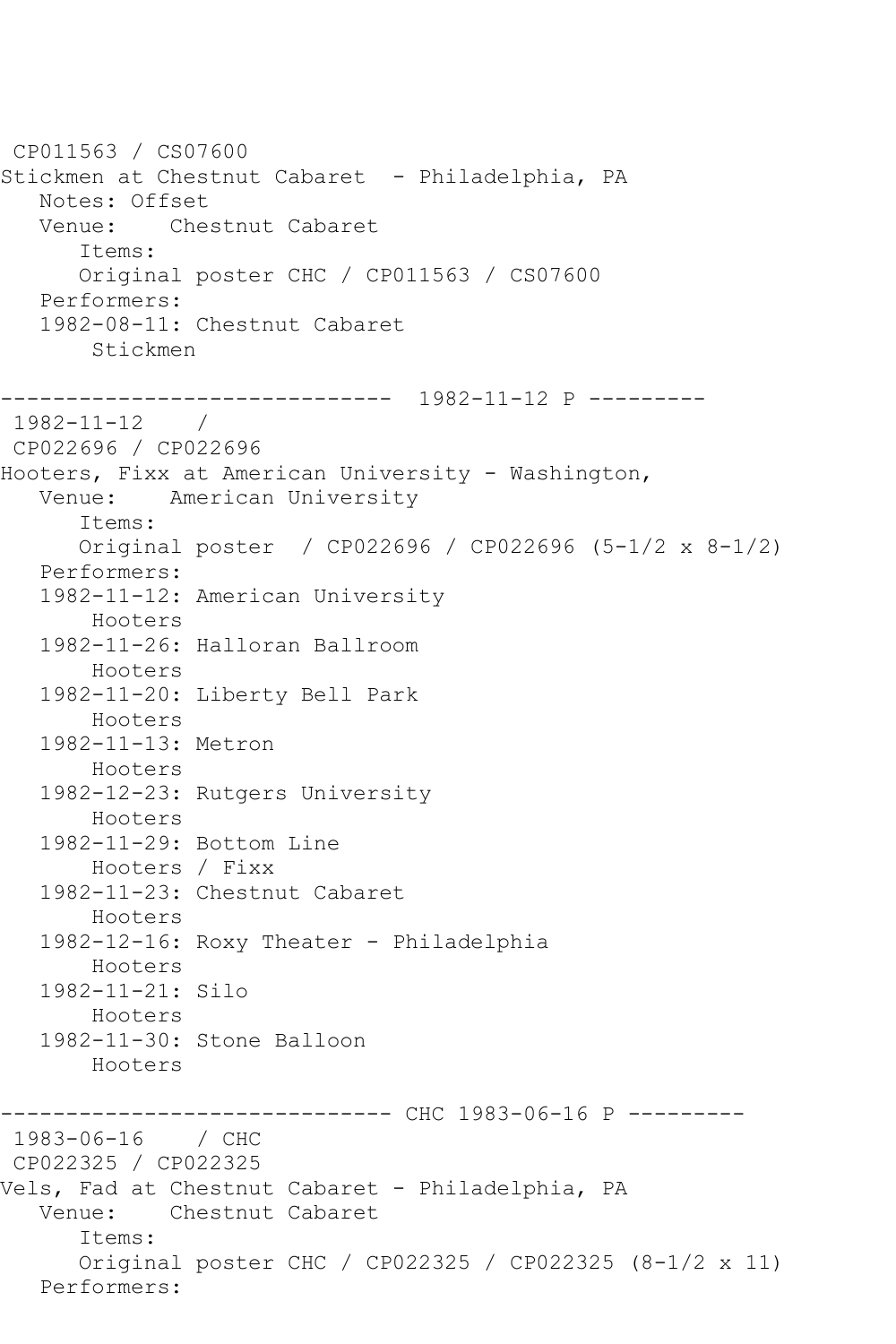1983-06-16: Chestnut Cabaret Vels / Fad ------------------------------ CHC 1984-10-31 P --------- 1984-10-31 / CHC CP011587 / CS07624 Washington Squares, Wanamaker Lewis at Chestnut Cabaret -Philadelphia, PA Notes: Offset Venue: Chestnut Cabaret Items: Original poster CHC / CP011587 / CS07624 Performers: 1984-10-31 1984-11-07: Chestnut Cabaret Washington Squares / Wanamaker Lewis / Romeo Void / Pretty Poison ------------------------------ CHC 1984-11-13 P --------- 1984-11-13 / CHC CP022304 / CP022304 Jesus and Mary Chain at Chestnut Cabaret - Philadelphia, PA Venue: Chestnut Cabaret Items: Original poster CHC / CP022304 / CP022304 (8-1/2 x 11) Performers: 1984-11-13: Chestnut Cabaret Jesus and Mary Chain ------------------------------ CHC 1986-05-24 P --------- 1986-05-24 / CHC CP011589 / CS07626 Del Fuegos at Chestnut Cabaret - Philadelphia, PA Notes: Offset<br>Venue: Chea Chestnut Cabaret Items: Original poster CHC / CP011589 / CS07626 Performers: 1986-05-24: Chestnut Cabaret Del Fuegos ------------ CHC 1987-03-21 P ---------1987-03-21 / CHC CP011588 / CS07625 Los Lobos, Paladins at Chestnut Cabaret - Philadelphia, PA Notes: Offset Venue: Chestnut Cabaret Items: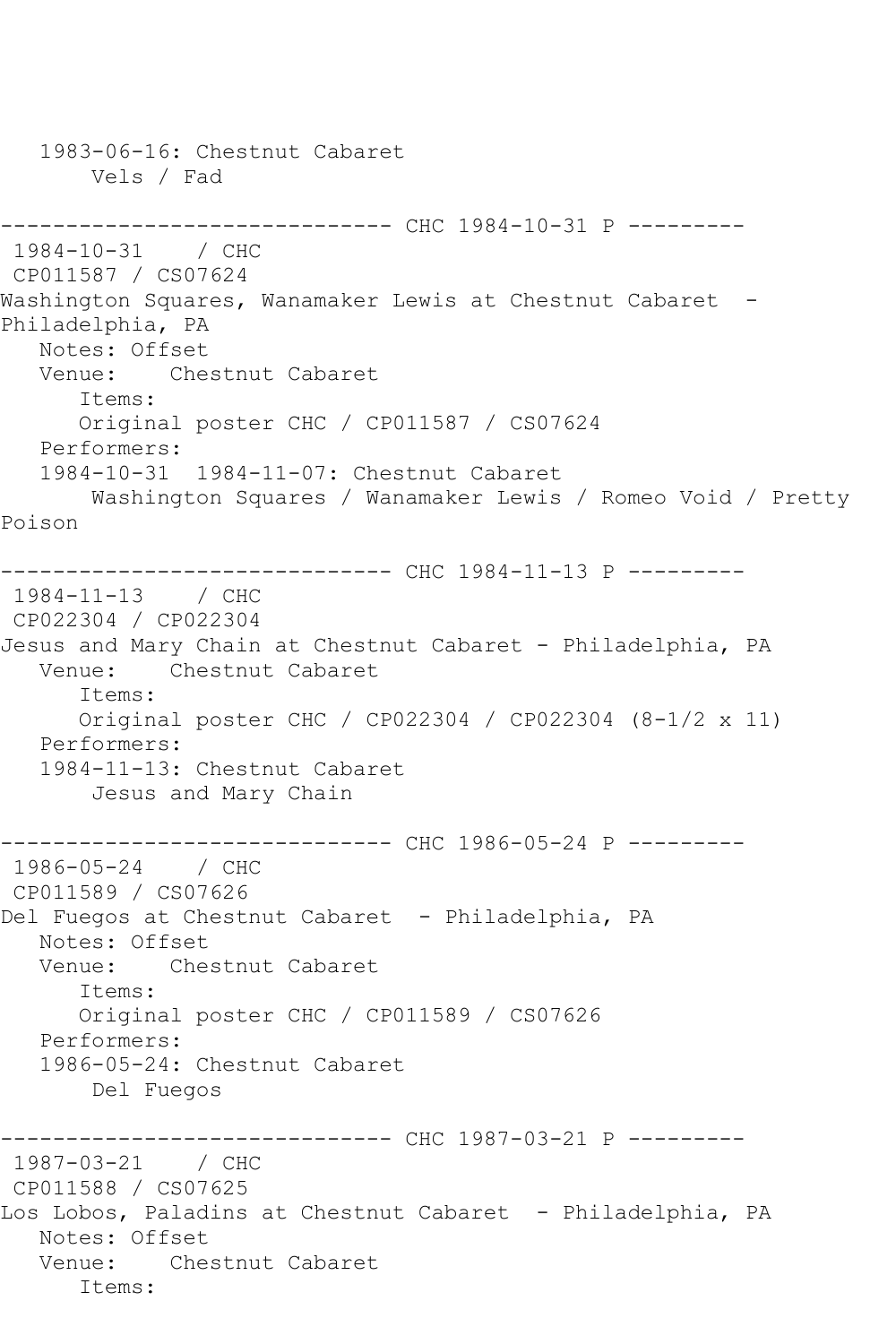```
 Original poster CHC / CP011588 / CS07625
   Performers:
   1987-03-21 1987-03-22: Chestnut Cabaret
        Los Lobos / Paladins / Ben Vaughan
                   ------------ CHC 1987-05-13 P ---------
1987-05-13 / CHC 
CP022301 / CP022301
Com Stat Angels, Skinny Puppy at Chestnut Cabaret - Philadelphia, PA
   Venue: Chestnut Cabaret
       Items:
      Original poster CHC / CP022301 / CP022301 (8-1/2 x 11)
   Performers:
   1987-05-13 1987-05-19: Chestnut Cabaret
        Com Stat Angels / Skinny Puppy
------------------------------ CHC 1987-05-20 P ---------
1987-05-20
CP022326 / CP022326
Tubes, VHF at Chestnut Cabaret - Philadelphia, PA
   Venue: Chestnut Cabaret
       Items:
      Original poster CHC / CP022326 / CP022326 (8-1/2 x 11)
   Performers:
   1987-05-20: Chestnut Cabaret
        Tubes / VHF
              ------------------------------ CHC 1987-08-04 P ---------
1987-08-04
CP022321 / CP022321
Customer Service, Fair Warning at Chestnut Cabaret - Philadelphia, 
PA
   Venue: Chestnut Cabaret
       Items:
       Original poster CHC / CP022321 / CP022321 (8-1/2 x 11)
   Performers:
   1987-08-04: Chestnut Cabaret
        Customer Service / Fair Warning / Sneaks
   1987-08-05: Chestnut Cabaret
        Jim Sharp Band / Fever / Ron E. Kayfield
   1987-08-06: Chestnut Cabaret
        Go Man Go / Dave Rock and Don Roll / Winkle and the Wanderers
   1987-08-07: Chestnut Cabaret
        Roomful of Blues
   1987-08-08: Chestnut Cabaret
        10,000 Maniacs / Hugo Largo
   1987-08-11: Chestnut Cabaret
```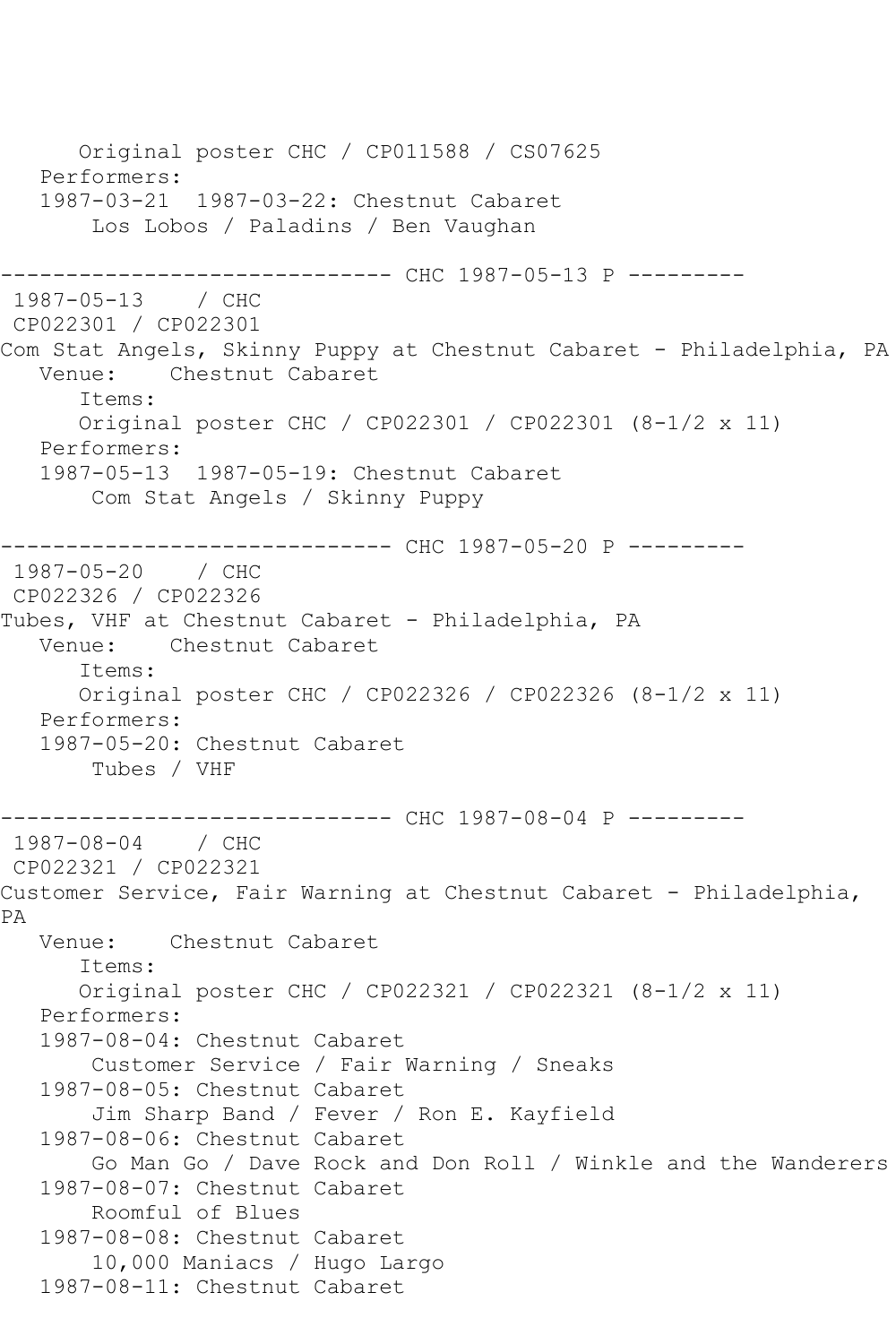Bleached Black / Nixon's Head 1987-08-12: Chestnut Cabaret Roches 1987-08-13: Chestnut Cabaret Level 42 1987-08-14: Chestnut Cabaret Daves 1987-08-15: Chestnut Cabaret Blues Busters / Seperate Checks 1987-08-18: Chestnut Cabaret 2nd Generation / Harpo 1987-08-19: Chestnut Cabaret Cutting Crew / Picture This 1987-08-20: Chestnut Cabaret Del Fuegos / Chasers 1987-08-21: Chestnut Cabaret Delbert McClinton 1987-08-22: Chestnut Cabaret Robert Hazard / Rangos 1987-08-25: Chestnut Cabaret Riders in the Sky / Triad 1987-08-26: Chestnut Cabaret Hot Tuna / Peter Kaukonen 1987-08-27: Chestnut Cabaret Mason Ruffner / Stand 1987-08-28: Chestnut Cabaret Julian Cope 1987-08-29: Chestnut Cabaret Tania Maria 1987-09-03: Chestnut Cabaret Swing Machine 1987-09-04: Chestnut Cabaret Flamin Caucasians 1987-09-05: Chestnut Cabaret Tommy Conwell and the Young Rumblers ------------------------------ CHC 1987-08-20 P --------- 1987-08-20 / CHC CP022318 / CP022318 Del Fuegos, Chasers at Chestnut Cabaret - Philadelphia, PA<br>Venue: Chestnut Cabaret Chestnut Cabaret Items: Original poster CHC / CP022318 / CP022318 (8-1/2 x 11) Performers: 1987-08-20: Chestnut Cabaret Del Fuegos / Chasers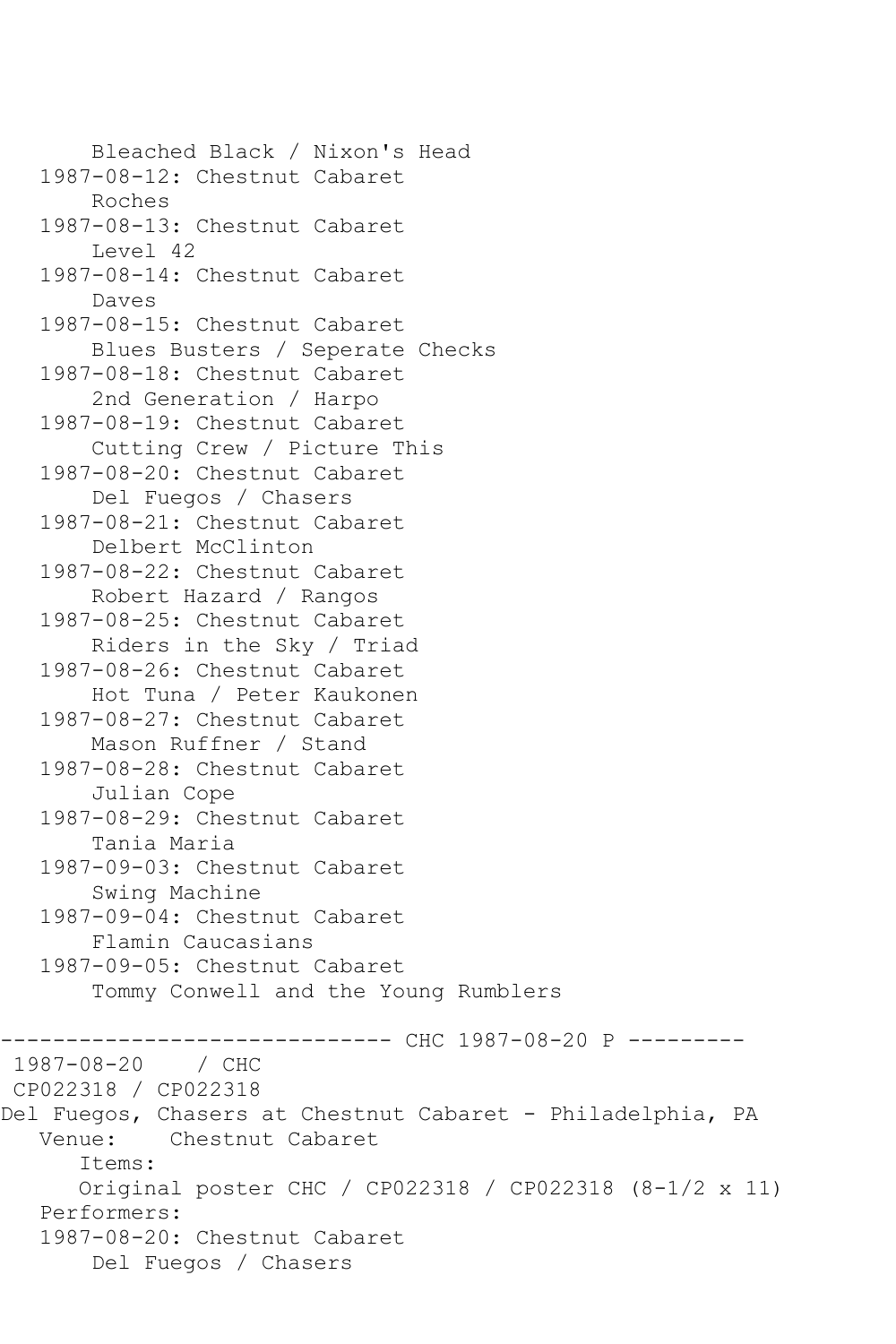------------------------------ CHC 1987-10-22 P --------- 1987-10-22 / CHC CP011584 / CS07621 Red Hot Chili Peppers, Faith No More at Chestnut Cabaret - Philadelphia, PA Notes: Offset Venue: Chestnut Cabaret Items: Original poster CHC / CP011584 / CS07621 Performers: 1987-10-22: Chestnut Cabaret Red Hot Chili Peppers / Faith No More ------------------------------ CHC 1987-10-25 P --------- 1987-10-25 / CHC CP011580 / CS07617 Sonic Youth, Live Skull at Chestnut Cabaret - Philadelphia, PA Notes: Offset<br>Venue: Che Chestnut Cabaret Items: Original poster CHC / CP011580 / CS07617 Performers: 1987-10-25: Chestnut Cabaret Sonic Youth / Live Skull / Van Gogh's Ear ------------------------------ CHC 1987-10-27 P --------- 1987-10-27 / CHC CP022303 / CP022303 Johnathan Richman and the Modern Lovers at Chestnut Cabaret - Philadelphia, PA<br>Venue: Che Chestnut Cabaret Items: Original poster CHC / CP022303 / CP022303 (8-1/2 x 11) Performers: 1987-10-27: Chestnut Cabaret Johnathan Richman -------------------- CHC 1987-12-12 P ---------1987-12-12 / CHC CP022320 / CP022320 Ramones at Chestnut Cabaret - Philadelphia, PA Venue: Chestnut Cabaret Items: Original poster CHC / CP022320 / CP022320 (8-1/2 x 11) Performers: 1987-12-12: Chestnut Cabaret Ramones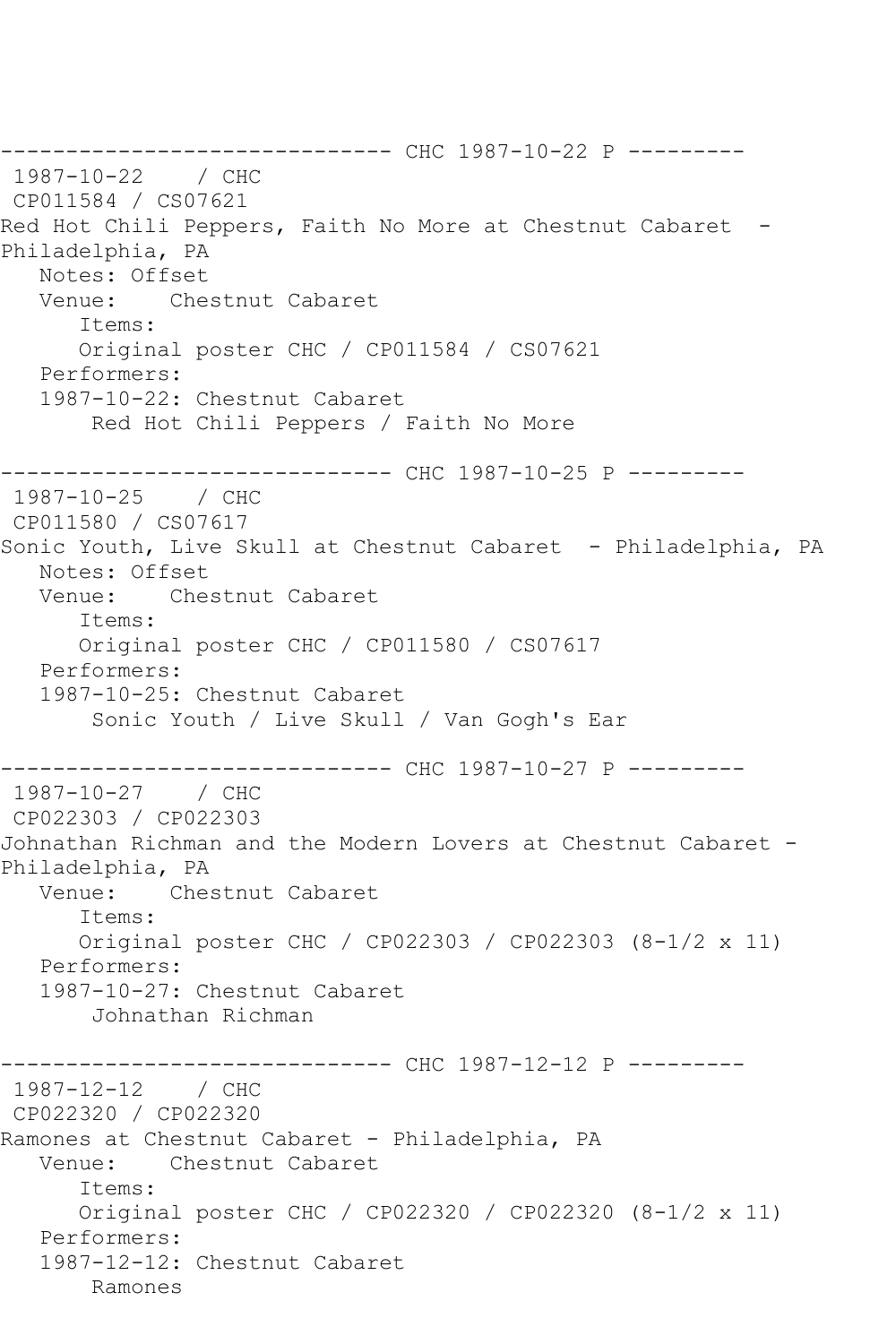------------------------------ CHC 1988-02-02 P --------- 1988-02-02 / CHC CP011565 / CS07602 Life After Bob at Chestnut Cabaret - Philadelphia, PA Notes: Photocopy Venue: Chestnut Cabaret Items: Original poster CHC / CP011565 / CS07602 Performers: 1988-02-02 1988-02-10: Chestnut Cabaret Franchines Life After Bob ------------------------------ CHC 1988-02-02 P --------- 1988-02-02 / CHC CP022310 / CP022310 Gil Scott-Heron, Richie Havens at Chestnut Cabaret - Philadelphia, PA Venue: Chestnut Cabaret Items: Original poster CHC / CP022310 / CP022310 (8-1/2 x 11) Performers: 1988-02-02: Chestnut Cabaret Gil Scott-Heron / Richie Havens 1988-02-04: Chestnut Cabaret Radio Rodeo / Problem Child 1988-02-05: Chestnut Cabaret 8 to the Bar 1988-02-06: Chestnut Cabaret Dead Milkmen / Ben Vaughan 1988-02-09: Chestnut Cabaret Rough Mix / New World / Mox Nix 1988-02-10: Chestnut Cabaret Darrows / Pay Attention 1988-02-11: Chestnut Cabaret Mose Allison 1988-02-12: Chestnut Cabaret Badfinger 1988-02-13: Chestnut Cabaret Tommy Conwell and the Young Rumblers / Bullets 1988-02-16: Chestnut Cabaret Connells / O Positive / Three Colors 1988-02-17: Chestnut Cabaret Itals / Roots Radics 1988-02-18: Chestnut Cabaret Meat Loaf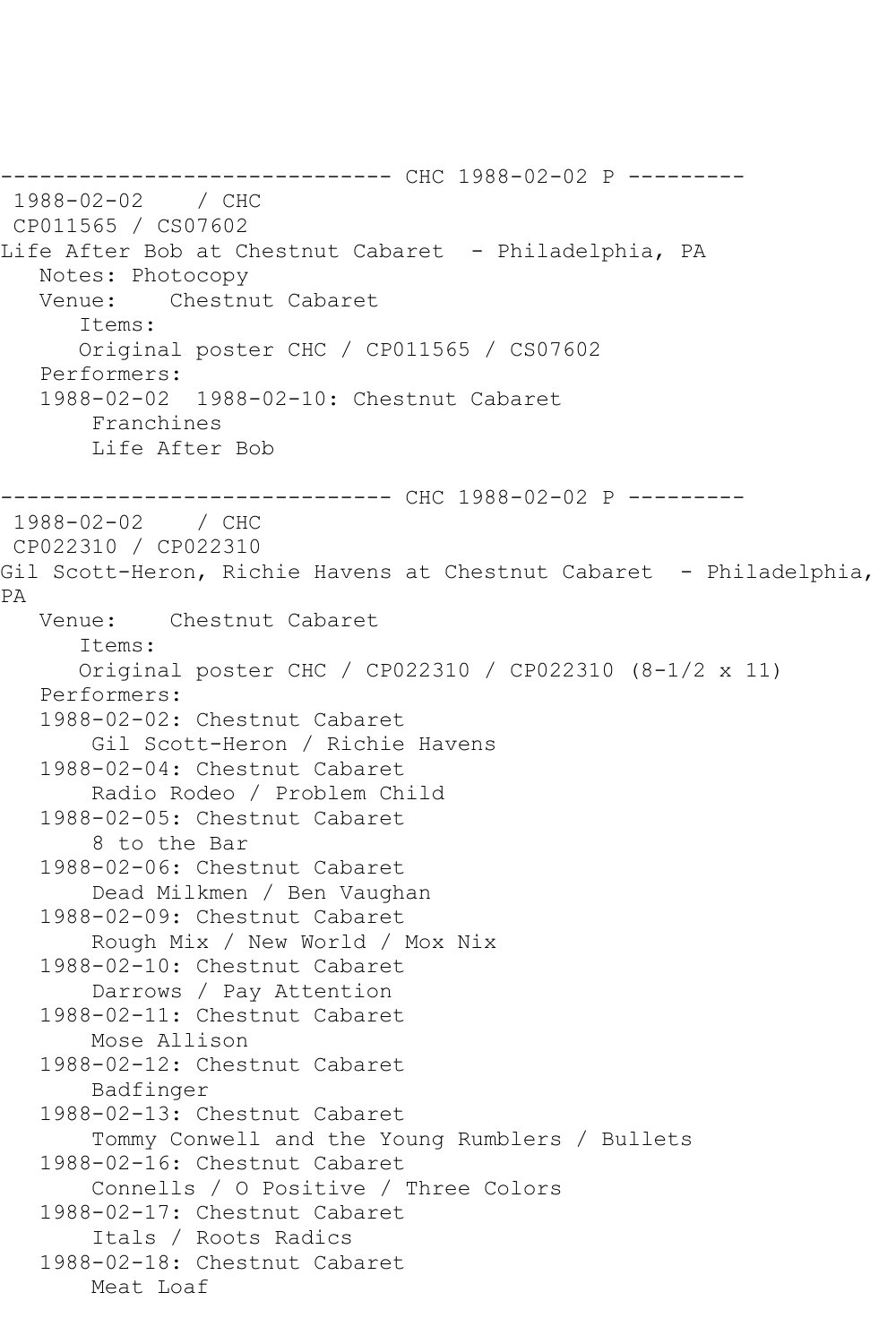```
 1988-02-19: Chestnut Cabaret
        Roomful of Blues
    1988-02-20: Chestnut Cabaret
        Leon Russel / No Alibi Blues Band
    1988-02-23: Chestnut Cabaret
        Johnny Winter Band / Clock Work
    1988-02-24: Chestnut Cabaret
        Fields of Nephilim / Ceiling Zero
    1988-02-25: Chestnut Cabaret
        Louden Wainwright III
    1988-02-26: Chestnut Cabaret
        Billy Price
    1988-02-27: Chestnut Cabaret
        Paul Carrack
    1988-03-01: Chestnut Cabaret
        XLR8 / Windups / Others
    1988-03-02: Chestnut Cabaret
        Wailers / Pacific Orchestra
    1988-03-03: Chestnut Cabaret
        They Might Be Giants / Cucumbers
    1988-03-04: Chestnut Cabaret
        Johnny O's Classic Dogs of Love
    1988-03-05: Chestnut Cabaret
        Radiators
------------------------------ CHC 1988-02-27 P ---------
1988-02-27 / CHC 
CP022312 / CP022312
Paul Carrack, Nick Lowe at Chestnut Cabaret - Philadelphia, PA<br>Venue: Chestnut Cabaret
            Chestnut Cabaret
       Items:
       Original poster CHC / CP022312 / CP022312 (8-1/2 x 11)
    Performers:
    1988-02-27: Chestnut Cabaret
        Paul Carrack / Nick Lowe
------------------------------ CHC 1988-03-16 P ---------
1988-03-16 / CHC 
CP022311 / CP022311
Treehouse at Chestnut Cabaret - Philadelphia, PA<br>Venue: Chestnut Cabaret
          Chestnut Cabaret
       Items:
       Original poster CHC / CP022311 / CP022311 (8-1/2 x 11)
    Performers:
    1988-03-16: Chestnut Cabaret
        Treehouse
```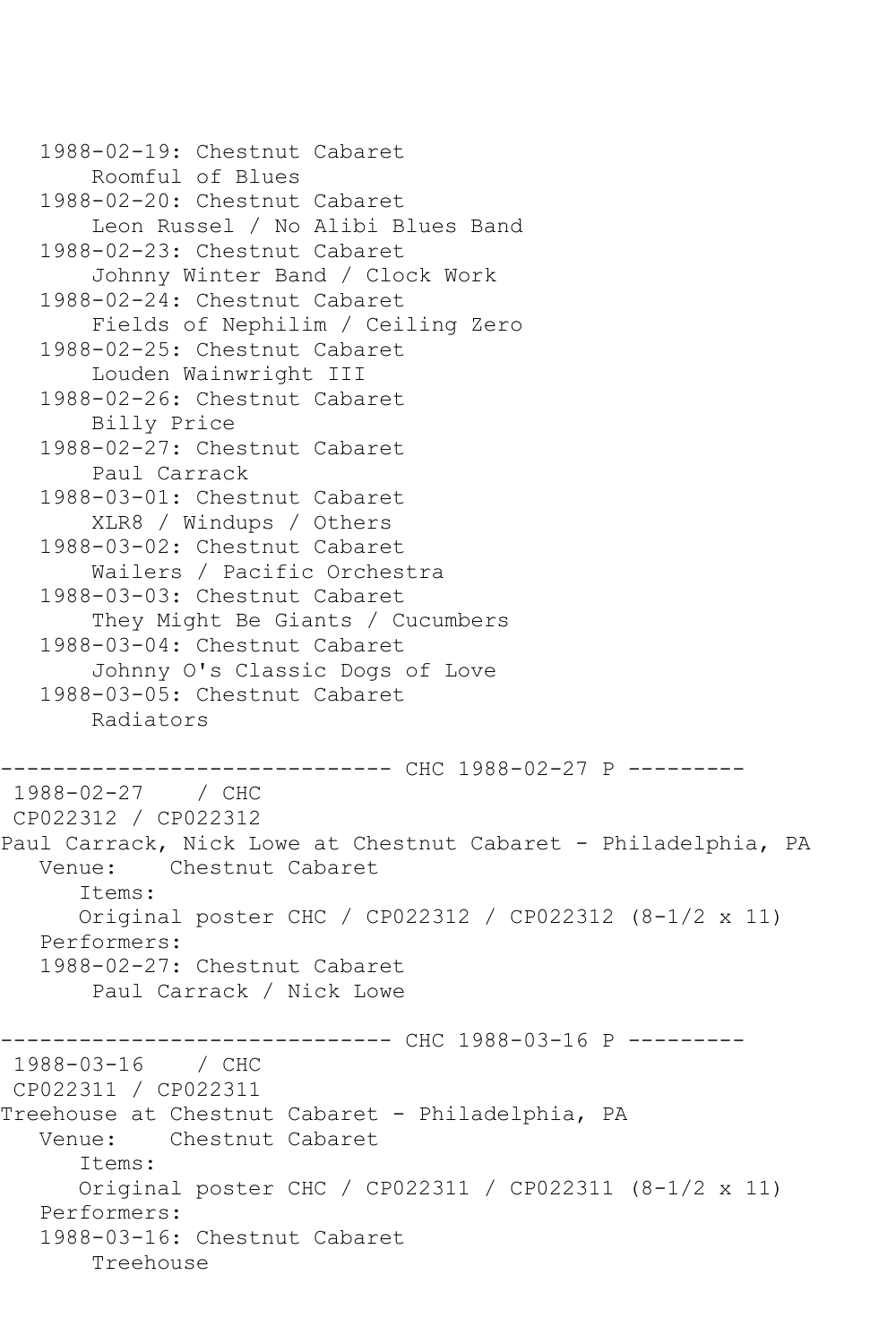-------------------------------- TOWP 1988-04-04 P ---------<br>1988-04-04 / TOWP  $1988 - 04 - 04$ CP012415 / CS08452 Robyn Hitchcock at Tower Theater, Chestnut Cabaret - Philadelphia, PA Notes: Photocopy Venue: Tower Theater, Philadelphia Items: Original poster TOWP / CP012415 / CS08452 Performers: 1988-04-04: Tower Theater, Philadelphia Robyn Hitchcock ---------------------------------- CHC 1988-04-11 P ---------<br>1988-04-11 / CHC  $1988 - 04 - 11$ CP022298 / CP022298 Jon Butcher, Philadelphia Music Foundation at Chestnut Cabaret - Philadelphia, PA<br>Venue: Che Chestnut Cabaret Items: Original poster CHC / CP022298 / CP022298 (8-1/2 x 11) Performers: 1988-04-11: Chestnut Cabaret Jon Butcher 1988-04-12: Chestnut Cabaret Philadelphia Music Foundation 1988-04-13: Chestnut Cabaret Til Tuesday / Dan Sweet 1988-04-14: Chestnut Cabaret Midge Ure 1988-04-15: Chestnut Cabaret Tania Tikaram 1988-04-17: Chestnut Cabaret Go Betweens / House 1988-04-18: Chestnut Cabaret Wonderstuff 1988-04-19: Chestnut Cabaret Joe Sudler 1988-04-20: Chestnut Cabaret Charlie Sexton 1988-04-21: Chestnut Cabaret Israel Vibrations 1988-04-22: Chestnut Cabaret Ben Vaughan / Nik Everett 1988-04-25: Chestnut Cabaret Steps Ahead 1988-04-26: Chestnut Cabaret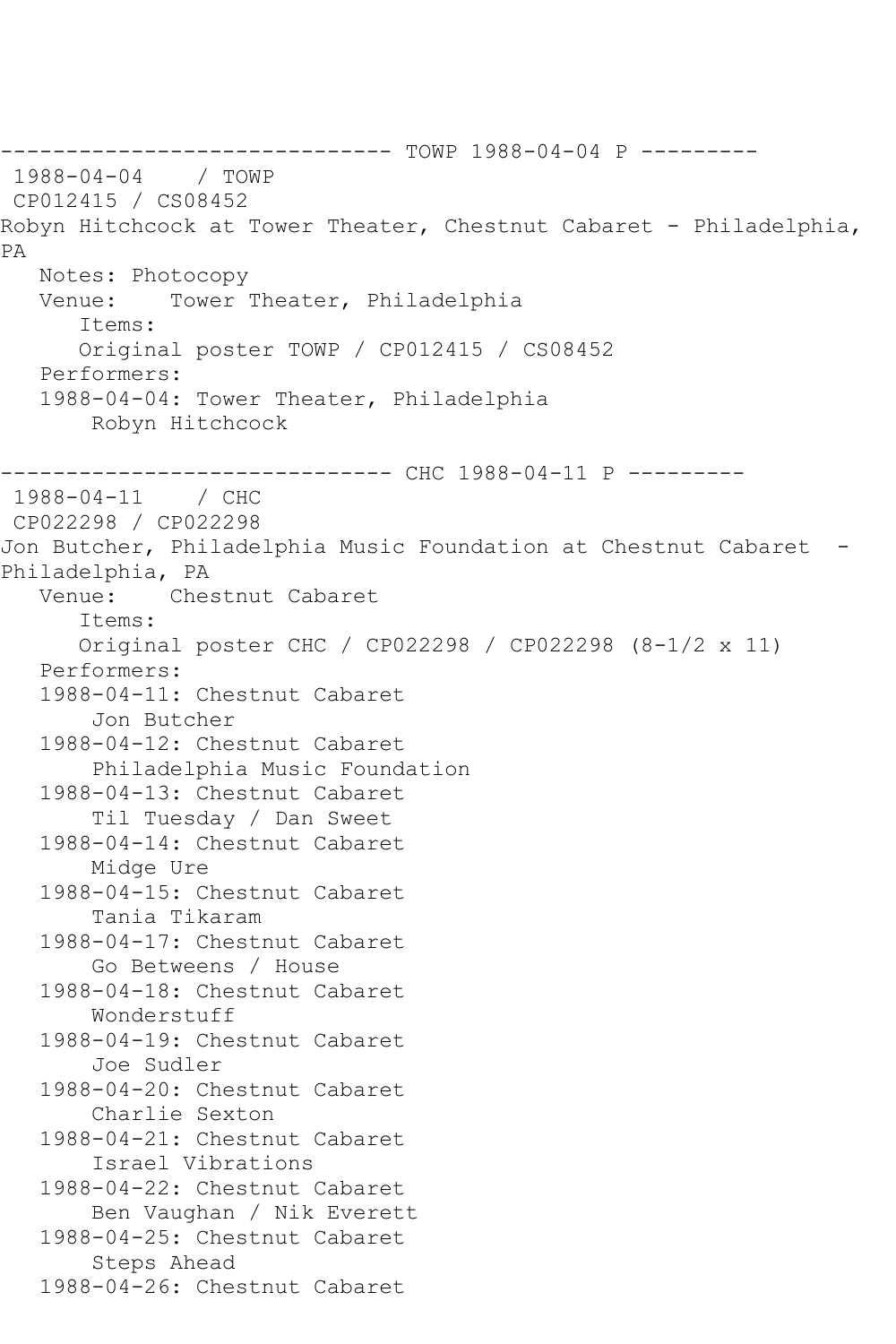Concrete Blonde 1988-04-27: Chestnut Cabaret Melissa Etheridge 1988-04-28: Chestnut Cabaret Le Compt 1988-04-29: Chestnut Cabaret Fabulous Grease Band 1988-05-02: Chestnut Cabaret Extreme 1988-05-03: Chestnut Cabaret John Scofield 1988-05-04: Chestnut Cabaret Tower of Power 1988-05-08: Chestnut Cabaret Nancy Griffith 1988-05-09: Chestnut Cabaret Foster and Lloyd 1988-05-10 1988-05-11: Chestnut Cabaret Tom Tom Club 1988-05-12: Chestnut Cabaret Fairport Convention 1988-05-17: Chestnut Cabaret New Potato Caboose 1988-05-18: Chestnut Cabaret Mojo Nixon ------------------------------ CHC 1988-04-13 P --------- 1988-04-13 / CHC CP011583 / CS07620 Wishniaks at Chestnut Cabaret - Philadelphia, PA Notes: Offset Venue: Chestnut Cabaret Items: Original poster CHC / CP011583 / CS07620 Performers: 1988-04-13: Chestnut Cabaret Wishniaks ------------------------------ CHC 1988-04-28 P --------- 1988-04-28 / CHC CP022317 / CP022317 Godfathers, Dead Milkmen at Chestnut Cabaret - Philadelphia, PA<br>Venue: Chestnut Cabaret Chestnut Cabaret Items: Original poster CHC / CP022317 / CP022317 (8-1/2 x 11) Performers: 1988-04-28: Chestnut Cabaret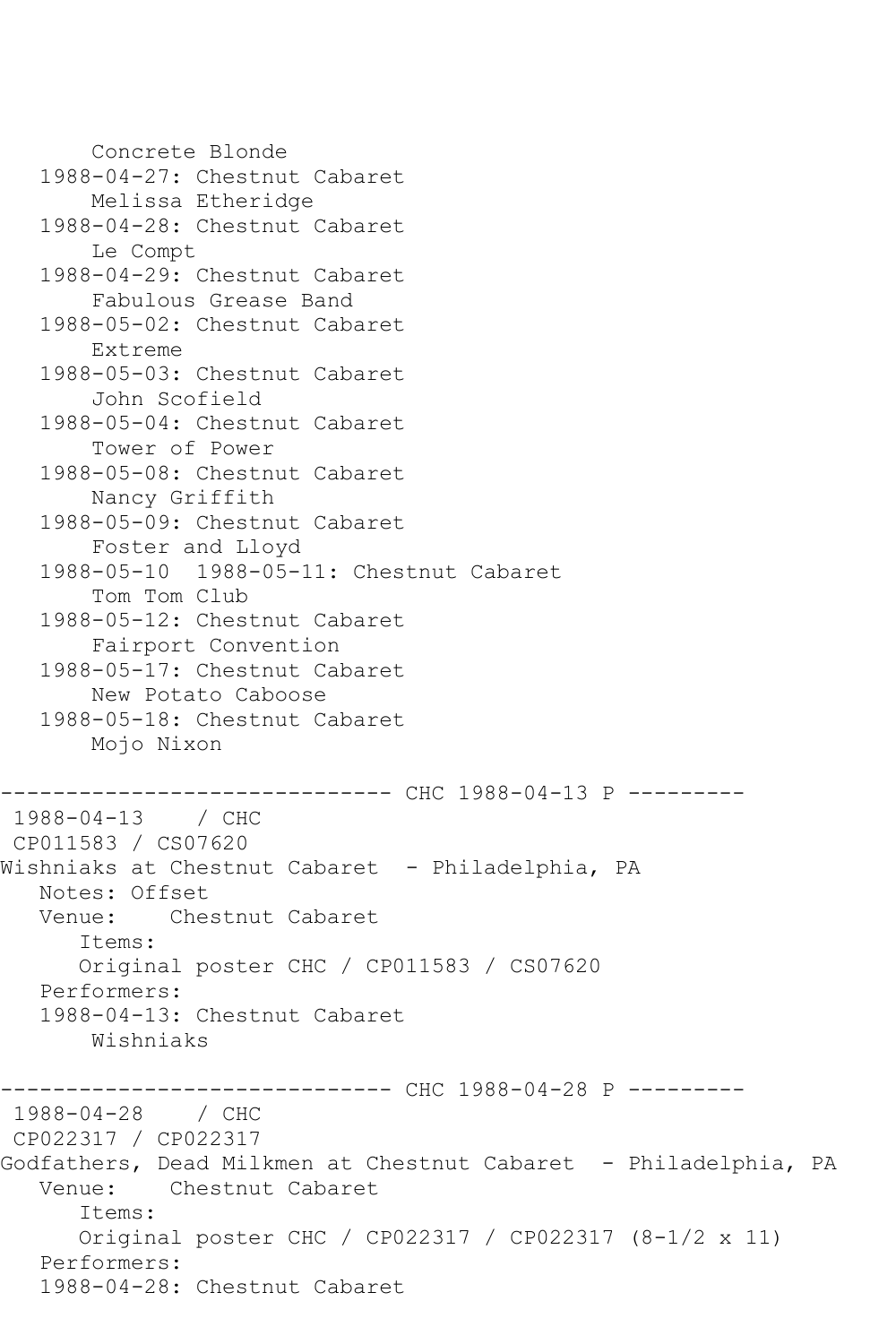Godfathers 1988-04-28 1988-05-01: Chestnut Cabaret Dead Milkmen 1988-04-29: Chestnut Cabaret Yellowman 1988-05-03: Chestnut Cabaret Smithereens ------------ CHC 1988-04-30 P ---------1988-04-30 / CHC CP022314 / CP022314 Scram, Dead Milkmen at Chestnut Cabaret - Philadelphia, PA Venue: Chestnut Cabaret Promoter: Nature Boy Productions Items: Original poster CHC / CP022314 / CP022314 (8-1/2 x 11) Performers: 1988-04-30: Chestnut Cabaret Scram / Dead Milkmen ------------------------------ CHC 1988-05-01 P --------- 1988-05-01 / CHC CP011590 / CS07627 Dead Milkmen, Glass Eye at Chestnut Cabaret - Philadelphia, PA Notes: Offset Venue: Chestnut Cabaret Items: Original poster CHC / CP011590 / CS07627 Performers: 1988-05-01: Chestnut Cabaret Dead Milkmen / Glass Eye / Trained Attack Dogs -------------------------------- CHC 1988-05-03 P ---------<br>1988-05-03 / CHC  $1988 - 05 - 03$ CP022315 / CP022315 Smithereens, Pierce Turner at Chestnut Cabaret - Philadelphia, PA<br>Venue: Chestnut Cabaret Chestnut Cabaret Items: Original poster CHC / CP022315 / CP022315 (8-1/2 x 11) Performers: 1988-05-03: Chestnut Cabaret Smithereens / Pierce Turner ------------------------------ CHC 1988-05-03 P --------- 1988-05-03 / CHC CP022316 / CP022316 Smithereens, Pierce Turner at Chestnut Cabaret - Philadelphia, PA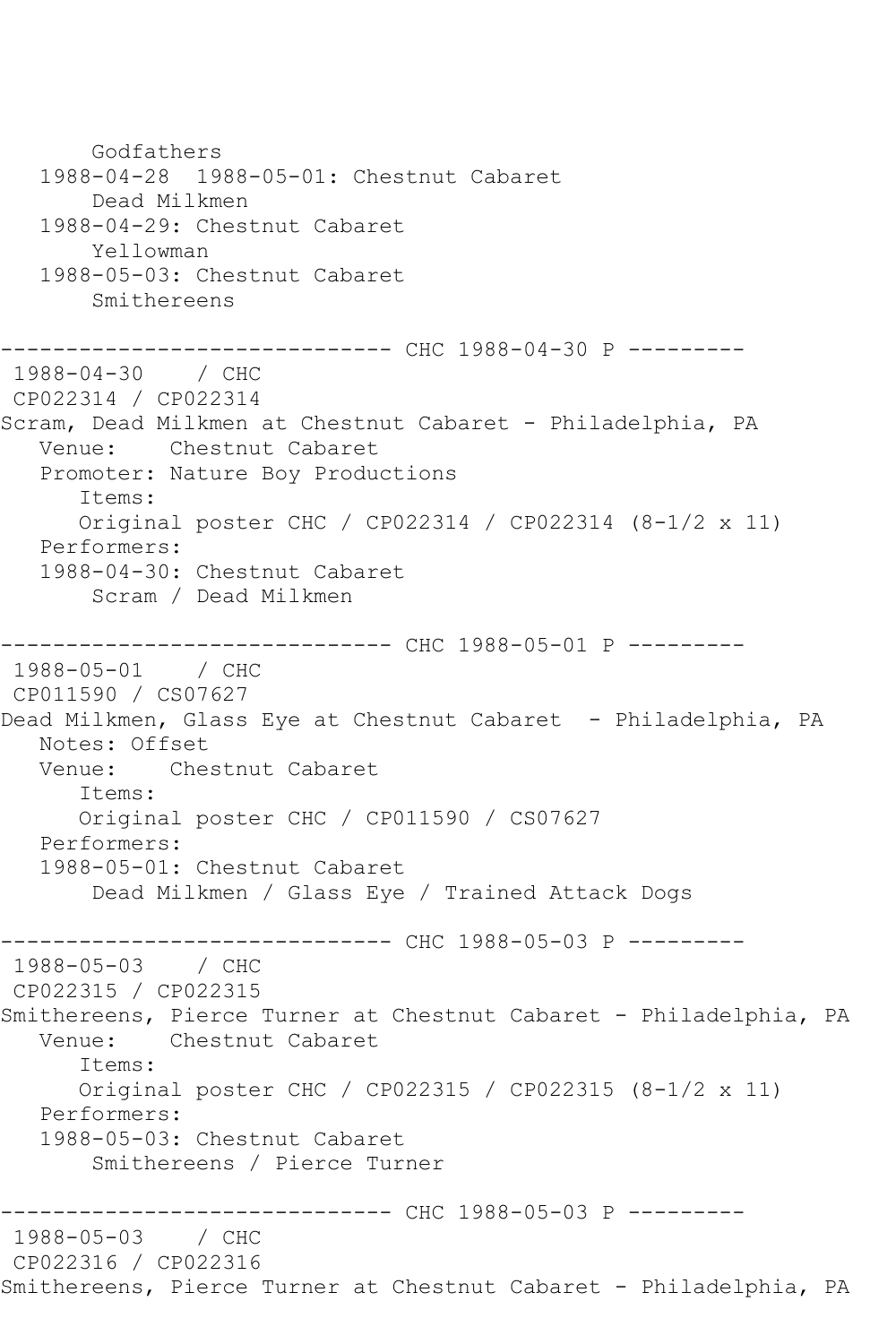Venue: Chestnut Cabaret Items: Original poster CHC / CP022316 / CP022316 (8-1/2 x 11) Performers: 1988-05-03: Chestnut Cabaret Smithereens / Pierce Turner 1988-05-04: Chestnut Cabaret Jane Siberry 1988-05-05 1988-05-06: Chestnut Cabaret Adrian Belew 1988-05-07: Chestnut Cabaret Fall / Luxuria ------------------------------ CHC 1988-05-03 P --------- 1988-05-03 / CHC CP022319 / CP022319 Smithereens at Chestnut Cabaret - Philadelphia, PA Venue: Chestnut Cabaret Items: Original poster CHC / CP022319 / CP022319 (8-1/2 x 11) Performers: 1988-05-03: Chestnut Cabaret Smithereens ---------- CHC 1988-06-07 P ---------1988-06-07 / CHC CP022313 / CP022313 Joe Zawinful Syndicate, Thomas Dolby and Lost Toy People at Chestnut Cabaret - Philadelphia, PA<br>Venue: Chestnut Caba Chestnut Cabaret Items: Original poster CHC / CP022313 / CP022313 (8-1/2 x 11) Performers: 1988-06-07: Chestnut Cabaret Joe Zawinful Syndicate 1988-06-08: Chestnut Cabaret Thomas Dolby / Prime Movers Blues Band 1988-06-09: Chestnut Cabaret Nassau Hit Parade 1988-06-10: Chestnut Cabaret Buddy Holly 1988-06-11: Chestnut Cabaret Tower of Power / VHF ------------------------------ CHC 1988-06-14 P --------- 1988-06-14 / CHC CP011573 / CS07610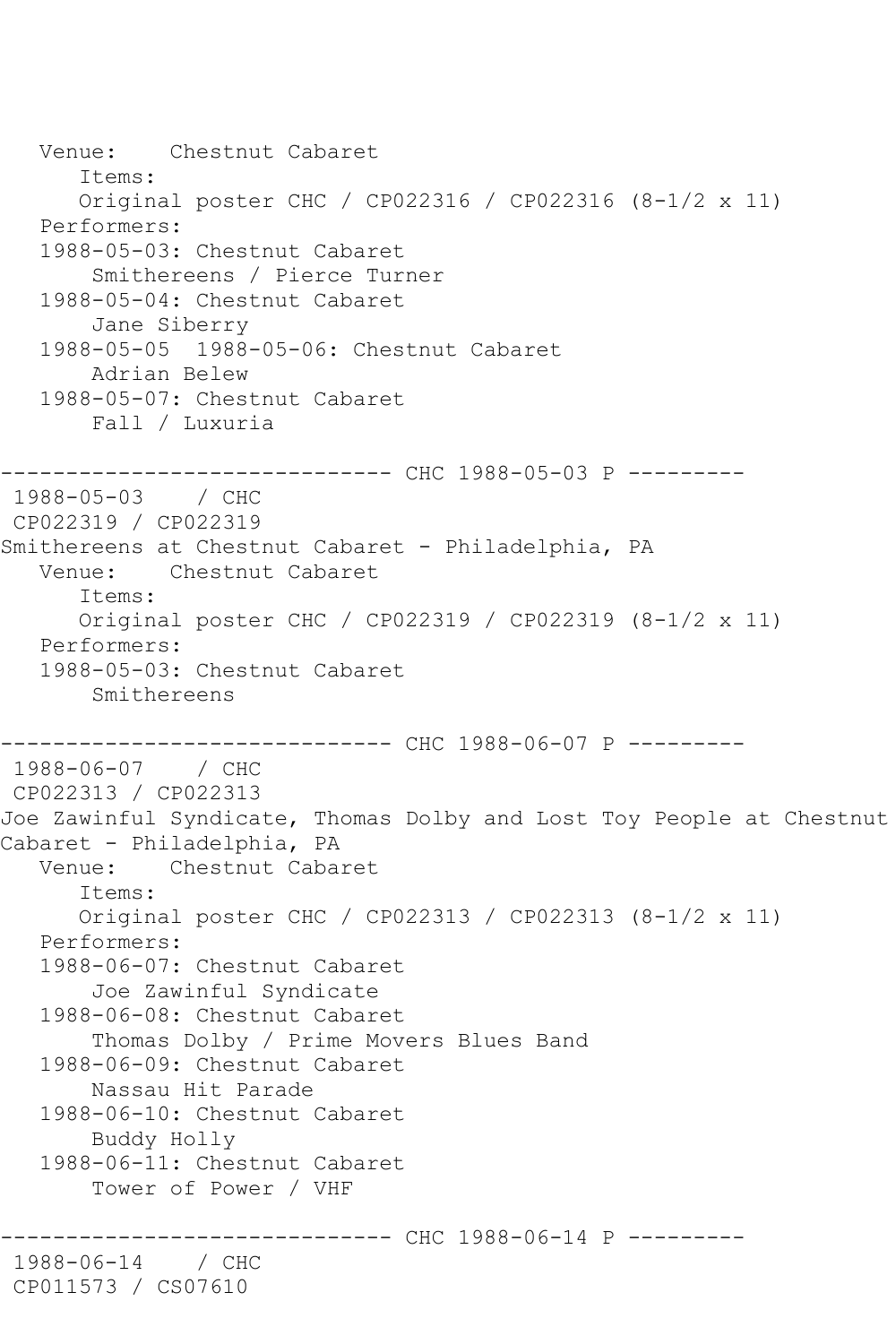Shag Motor Pony at Chestnut Cabaret - Philadelphia, PA Notes: Photocopy Venue: Chestnut Cabaret Items: Original poster CHC / CP011573 / CS07610 Performers: 1988-06-14 1988-06-21: Chestnut Cabaret Shag Motor Pony ------------------------------ CHC 1988-06-21 P --------- 1988-06-21 / CHC CP022305 / CP022305 Victor Baily, Don Alias at Chestnut Cabaret - Philadelphia, PA<br>Venue: Chestnut Cabaret Chestnut Cabaret Items: Original poster CHC / CP022305 / CP022305 (8-1/2 x 11) Performers: 1988-06-21: Chestnut Cabaret Victor Baily / Don Alias / Alex Foster / Jeff Lee 1988-06-22: Chestnut Cabaret Mighty Lemon Drops / Rave Ups / Wishniaks 1988-06-23: Chestnut Cabaret Soul Asylum / Living Colour 1988-06-24: Chestnut Cabaret Underworld / Big Bang Theory 1988-06-25: Chestnut Cabaret Missionaries / 13 / 13 / Mox Nix ------------------------------ CHC 1988-08-15 P --------- 1988-08-15 / CHC CP022324 / CP022324 House of Assembly, New Potato Caboose at Chestnut Cabaret -Philadelphia, PA<br>Venue: Ches Chestnut Cabaret Items: Original poster CHC / CP022324 / CP022324 (8-1/2 x 11) Performers: 1988-08-15: Chestnut Cabaret House of Assembly 1988-08-17: Chestnut Cabaret New Potato Caboose 1988-08-18: Chestnut Cabaret God Fathers 1988-08-23: Chestnut Cabaret Joe Reagoso 1988-08-24: Chestnut Cabaret Electric Love Muffin / Naked Twister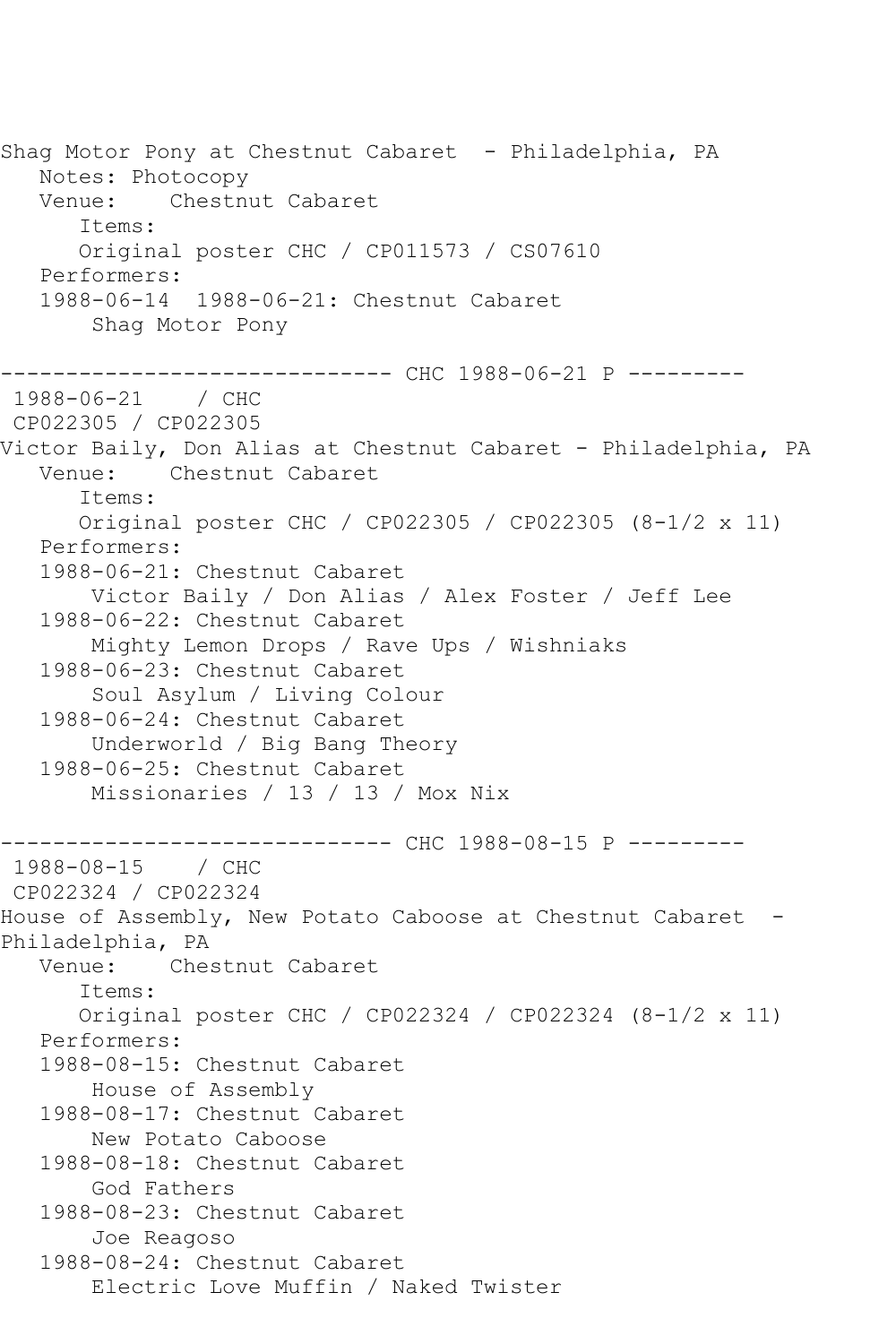1988-08-25: Chestnut Cabaret Soul Vibrations / Montanas 1988-08-26: Chestnut Cabaret Hoo-doo Gurus / Sidewinders 1988-09-02: Chestnut Cabaret Call / Peregrins 1988-09-05: Chestnut Cabaret Roches 1988-09-07: Chestnut Cabaret Fetchin Bones 1988-09-08: Chestnut Cabaret Spirit 1988-09-12: Chestnut Cabaret Rich Shydner 1988-09-14: Chestnut Cabaret T. L. Carrington / Patrice Rushen 1988-09-16: Chestnut Cabaret Buster Poindexter 1988-09-19: Chestnut Cabaret King Swamp 1988-09-21: Chestnut Cabaret Big Audio Dynamite 1988-09-23: Chestnut Cabaret Yellowman 1988-09-27: Chestnut Cabaret M. Stern / Bob Berg 1988-09-29: Chestnut Cabaret MR. Big ------------------------------ CHC 1988-08-18 P --------- 1988-08-18 / CHC CP022306 / CP022306 Iggy Pop at Chestnut Cabaret - Philadelphia, PA Chestnut Cabaret Items: Original poster CHC / CP022306 / CP022306 (8-1/2 x 11) Performers: 1988-08-18: Chestnut Cabaret Iggy Pop  $------CHC 1988-09-19 P$  ---------1988-09-19 / CHC CP011575 / CS07612 John Cale, Pere Ubu at Chestnut Cabaret - Philadelphia, PA Notes: Photocopy Artist: Christopher Leswing Venue: Chestnut Cabaret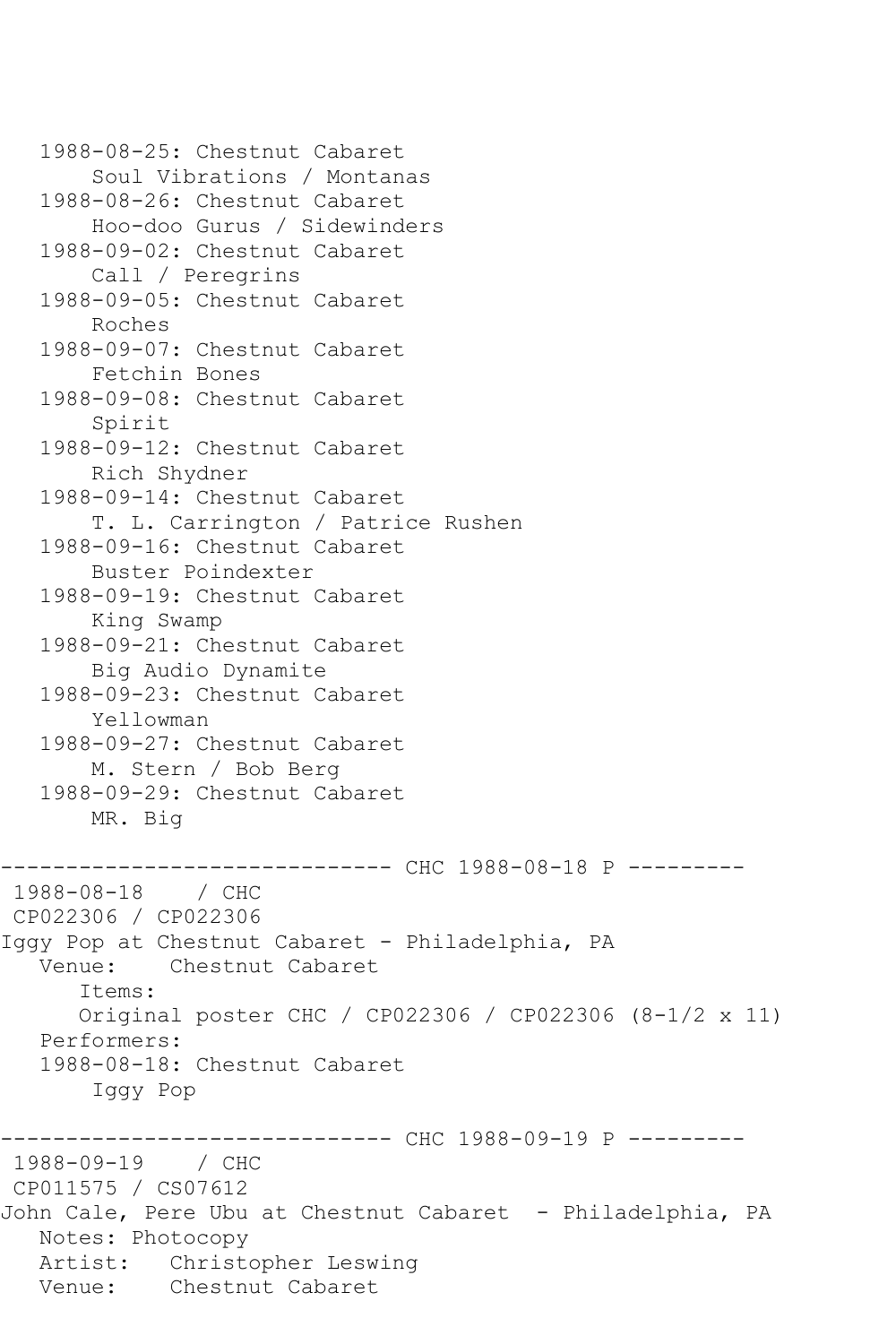Items: Original poster CHC / CP011575 / CS07612 Performers: 1988-09-19: Chestnut Cabaret John Cale / Pere Ubu ------------------------------ CHC 1988-09-19 P --------- 1988-09-19 / CHC CP011586 / CS07623 Pere Ubu, John Cale at Chestnut Cabaret - Philadelphia, PA Notes: Offset (hand colored) Venue: Chestnut Cabaret Items: Original poster CHC / CP011586 / CS07623 Performers: 1988-09-19: Chestnut Cabaret Pere Ubu / John Cale ------------------------------ CHC 1988-11-03 P --------- 1988-11-03 / CHC CP011581 / CS07618 Wavy Gravy, The Vicious Hippies at The Chestnut Cabaret - Philadelphia, PA Notes: Offset Artist: Dave Sheridan<br>Venue: Chestnut Caba Chestnut Cabaret Items: Original poster CHC / CP011581 / CS07618 Performers: 1988-11-03: Chestnut Cabaret Wavy Gravy / Vicious Hippies ------------------------------ CHC 1988-11-22 P --------- 1988-11-22 / CHC CP022323 / CP022323 Butthole Surfers at Chestnut Cabaret - Philadelphia, PA Venue: Chestnut Cabaret Items: Original poster CHC / CP022323 / CP022323 (8-1/2 x 11) Performers: 1988-11-22: Chestnut Cabaret Butthole Surfers ------------------------------ CHC 1988-11-28 P --------- 1988-11-28 / CHC CP011561 / CS07598 Serial Killers, Deadspot at Chestnut Cabaret - Philadelphia, PA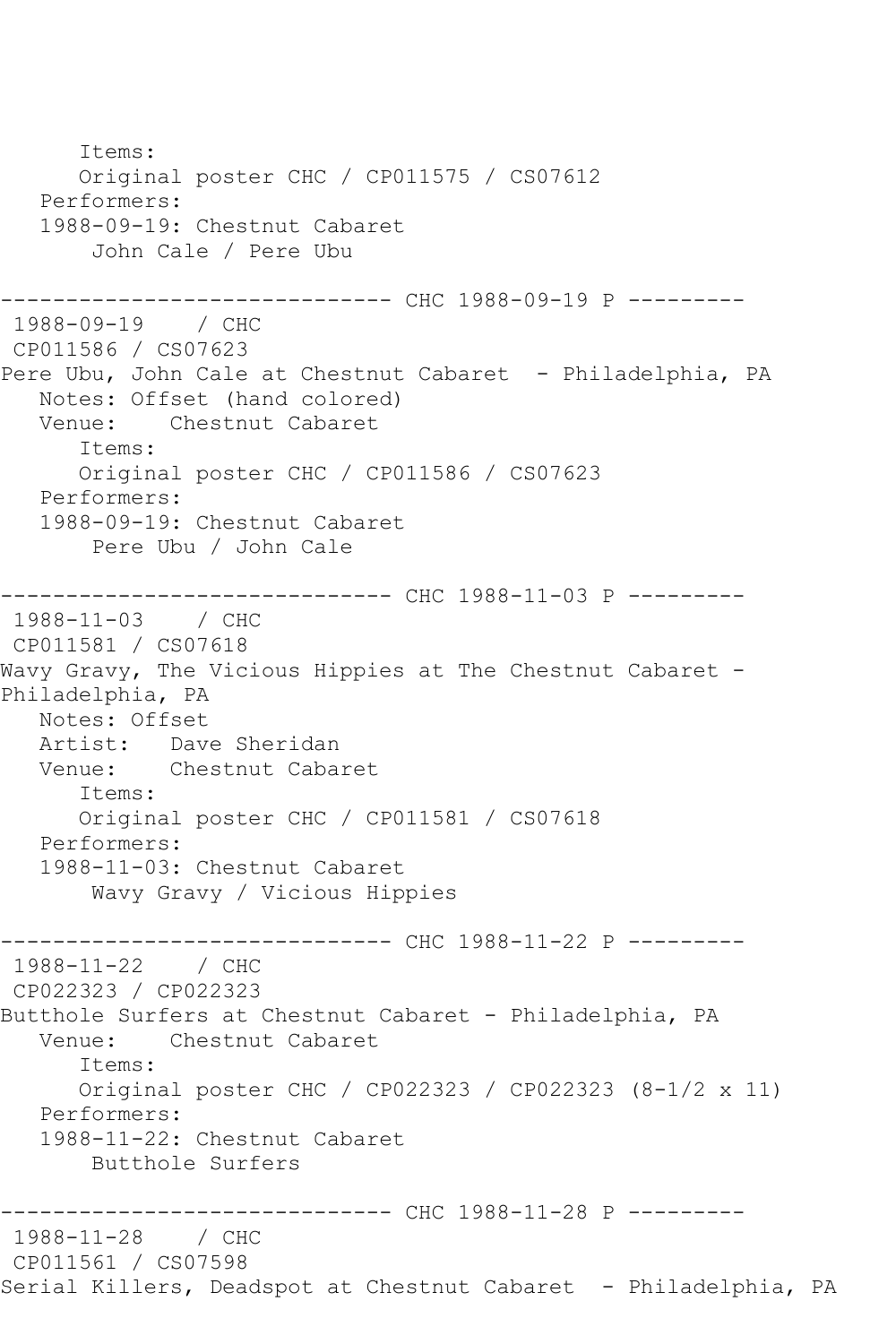Notes: Photocopy Venue: Chestnut Cabaret Items: Original poster CHC / CP011561 / CS07598 Performers: 1988-11-28: Chestnut Cabaret Serial Killers / Deadspot / More Fiends / Orifice ------------ CHC 1988-12-22 P ----------1988-12-22 / CHC CP011551 / CS07588 Naked Twister at Chestnut Cabaret - Philadelphia, PA Notes: Photocopy Venue: Chestnut Cabaret Items: Original poster CHC / CP011551 / CS07588 Performers: 1988-12-22 1988-12-29: Chestnut Cabaret J.C. Dobbs Nick's Cafe Naked Twister ------------------------------ CHC 1988-12-22 P --------- 1988-12-22 / CHC CP011582 / CS07619 Naked Twister at Chestnut Cabaret - Philadelphia, PA Notes: Offset Venue: Chestnut Cabaret Items: Original poster CHC / CP011582 / CS07619 Performers: 1988-12-22 1988-12-29: Chestnut Cabaret J.C. Dobbs Nick's Cafe Naked Twister ------------------------------ CHC 1989-01-31 P --------- 1989-01-31 / CHC CP011547 / CS07584 Sink Manhattan, Stripminers at Chestnut Cabaret - Philadelphia, PA Notes: Photocopy Venue: Chestnut Cabaret Items: Original poster CHC / CP011547 / CS07584 Performers: 1989-01-31: Chestnut Cabaret Sink Manhattan / Stripminers / King Carcass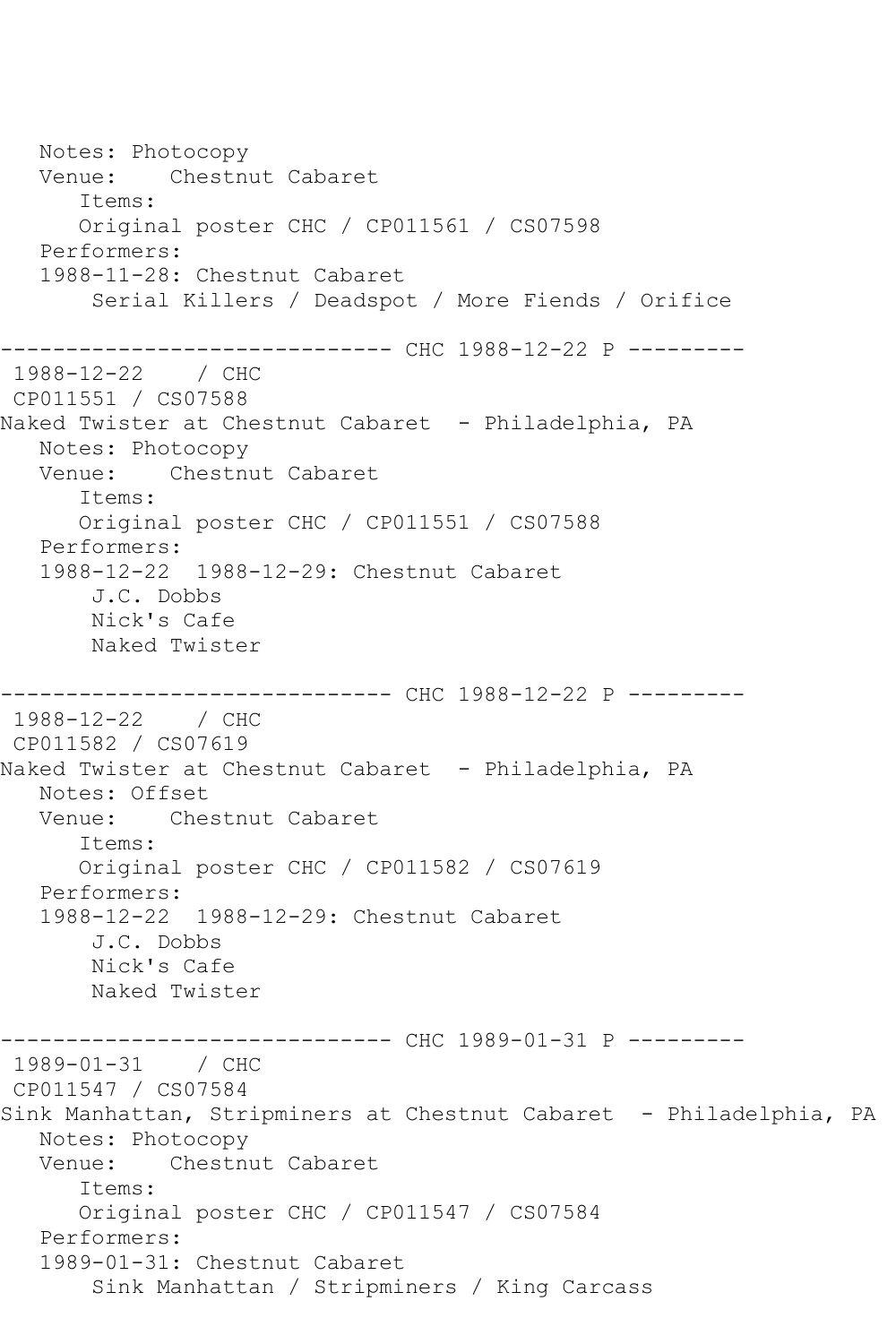------------------------------ CHC 1989-01-31 P --------- 1989-01-31 / CHC CP011548 / CS07585 Sink Manhattan, Stripminers at Chestnut Cabaret - Philadelphia, PA Notes: Photocopy Venue: Chestnut Cabaret Items: Original poster CHC / CP011548 / CS07585 Performers: 1989-01-31: Chestnut Cabaret Sink Manhattan / Stripminers / King Carcass ------------------------------ CHC 1989-01-31 P --------- 1989-01-31 / CHC CP011572 / CS07609 Sink Manhattan, Stripminers at Chestnut Cabaret - Philadelphia, PA Notes: Photocopy<br>Venue: Chestnu Chestnut Cabaret Items: Original poster CHC / CP011572 / CS07609 Performers: 1989-01-31: Chestnut Cabaret Sink Manhattan / Stripminers / King Carcass ------------------------------ CHC 1989-02-03 P --------- 1989-02-03 / CHC CP022299 / CP022299 Big Edsel Band, NRBQ at Chestnut Cabaret - Philadelphia, PA Venue: Chestnut Cabaret Items: Original poster CHC / CP022299 / CP022299 (8-1/2 x 11) Performers: 1989-02-03: Chestnut Cabaret Big Edsel Band 1989-02-04: Chestnut Cabaret NRBQ 1989-02-07: Chestnut Cabaret Nick Cave 1989-02-08: Chestnut Cabaret Murphy's Law 1989-02-09: Chestnut Cabaret David Bromberg 1989-02-10: Chestnut Cabaret Buddy Miles Express 1989-02-11: Chestnut Cabaret Stanley Jordan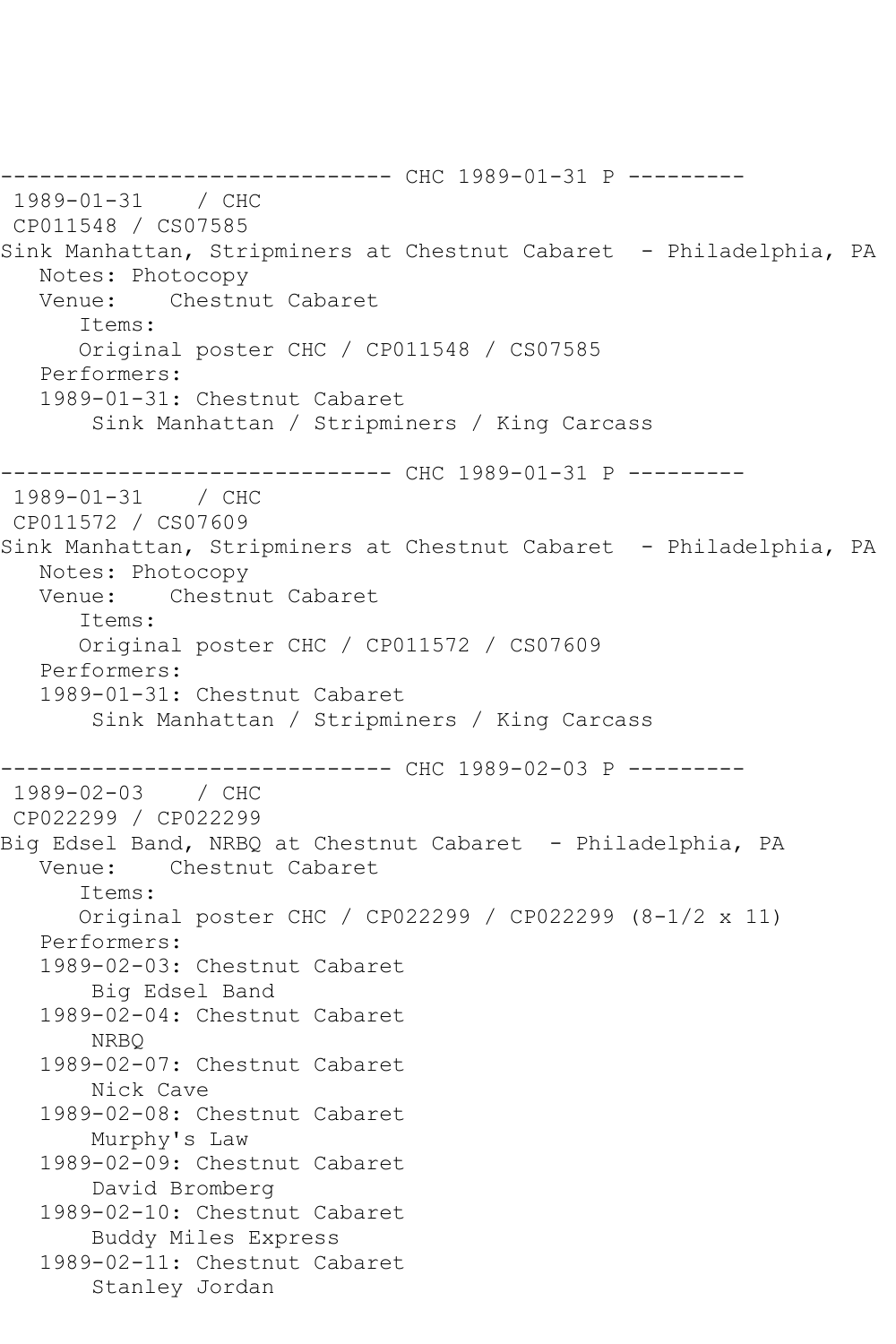```
 1989-02-15: Chestnut Cabaret
        Phila Rock Alternative
    1989-02-16: Chestnut Cabaret
        Physical Graffiti
    1989-02-17: Chestnut Cabaret
        Leon Russel / Edgar Winter
    1989-02-18: Chestnut Cabaret
        Radiators / Solar Circus
    1989-02-21: Chestnut Cabaret
        Eek-A-Mouse
    1989-02-22: Chestnut Cabaret
        Gil Scott-Heron
    1989-02-24: Chestnut Cabaret
        Toots and the Maytals
    1989-02-25: Chestnut Cabaret
        Ramones
    1989-02-28: Chestnut Cabaret
        Book of Love
    1989-03-01: Chestnut Cabaret
        Gipsy Kings
    1989-03-02: Chestnut Cabaret
        Tania Maria
    1989-03-03: Chestnut Cabaret
        Buddy Gray / Junior Wells
------------------------------ CHC 1989-02-15 P ---------
1989-02-15 / CHC 
CP011555 / CS07592
Immaculate Hearts at Chestnut Cabaret - Philadelphia, PA
  Notes: Photocopy<br>Venue: Chestn
           Chestnut Cabaret
       Items:
       Original poster CHC / CP011555 / CS07592
    Performers:
    1989-02-15: Chestnut Cabaret
        Immaculate Hearts
                     ----------- CHC 1989-04-01 P ---------
1989-04-01 / CHC 
CP011554 / CS07591
Killing Joke at Chestnut Cabaret - Philadelphia, PA
  Notes: Offset<br>Venue: Ches
           Chestnut Cabaret
       Items:
       Original poster CHC / CP011554 / CS07591
    Performers:
    1989-04-01: Chestnut Cabaret
```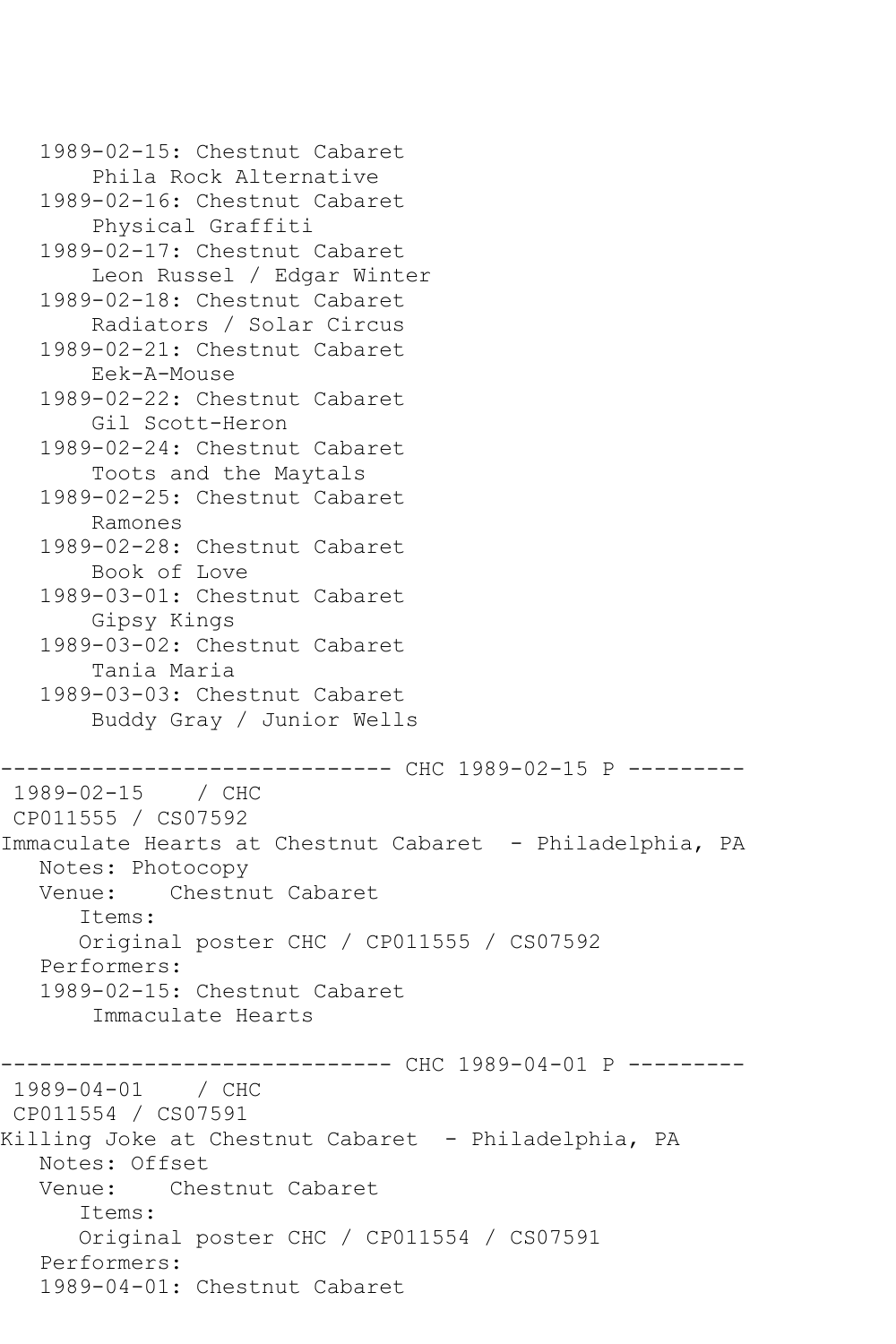Killing Joke

------------- CHC 1989-04-03 P ---------1989-04-03 / CHC CP011579 / CS07616 Killing Joke, Electric Love Muffin at Chestnut Cabaret -Philadelphia, PA Notes: Photocopy Venue: Chestnut Cabaret Items: Original poster CHC / CP011579 / CS07616 Performers: 1989-04-03: Chestnut Cabaret Killing Joke / Electric Love Muffin ------------------------------ CHC 1989-06-02 P --------- 1989-06-02 / CHC CP011549 / CS07586 Lucky Dube at Chestnut Cabaret - Philadelphia, PA Notes: Offset Venue: Chestnut Cabaret Items: Original poster CHC / CP011549 / CS07586 Performers: 1989-06-02: Chestnut Cabaret Lucky Dube ------------------------------ CHC 1989-07-20 P --------- 1989-07-20 / CHC CP011556 / CS07593 Shinehead, Charlie Chaplin at Chestnut Cabaret - Philadelphia, PA Notes: Offset<br>Venue: Ches Chestnut Cabaret Items: Original poster CHC / CP011556 / CS07593 Performers: 1989-07-20: Chestnut Cabaret Shinehead / Charlie Chaplin ------------------------------ CHC 1989-08-03 P --------- 1989-08-03 / CHC CP011564 / CS07601 Buckwheat Zydeco, Scram! at Chestnut Cabaret - Philadelphia, PA Notes: Photocopy Venue: Chestnut Cabaret Items: Original poster CHC / CP011564 / CS07601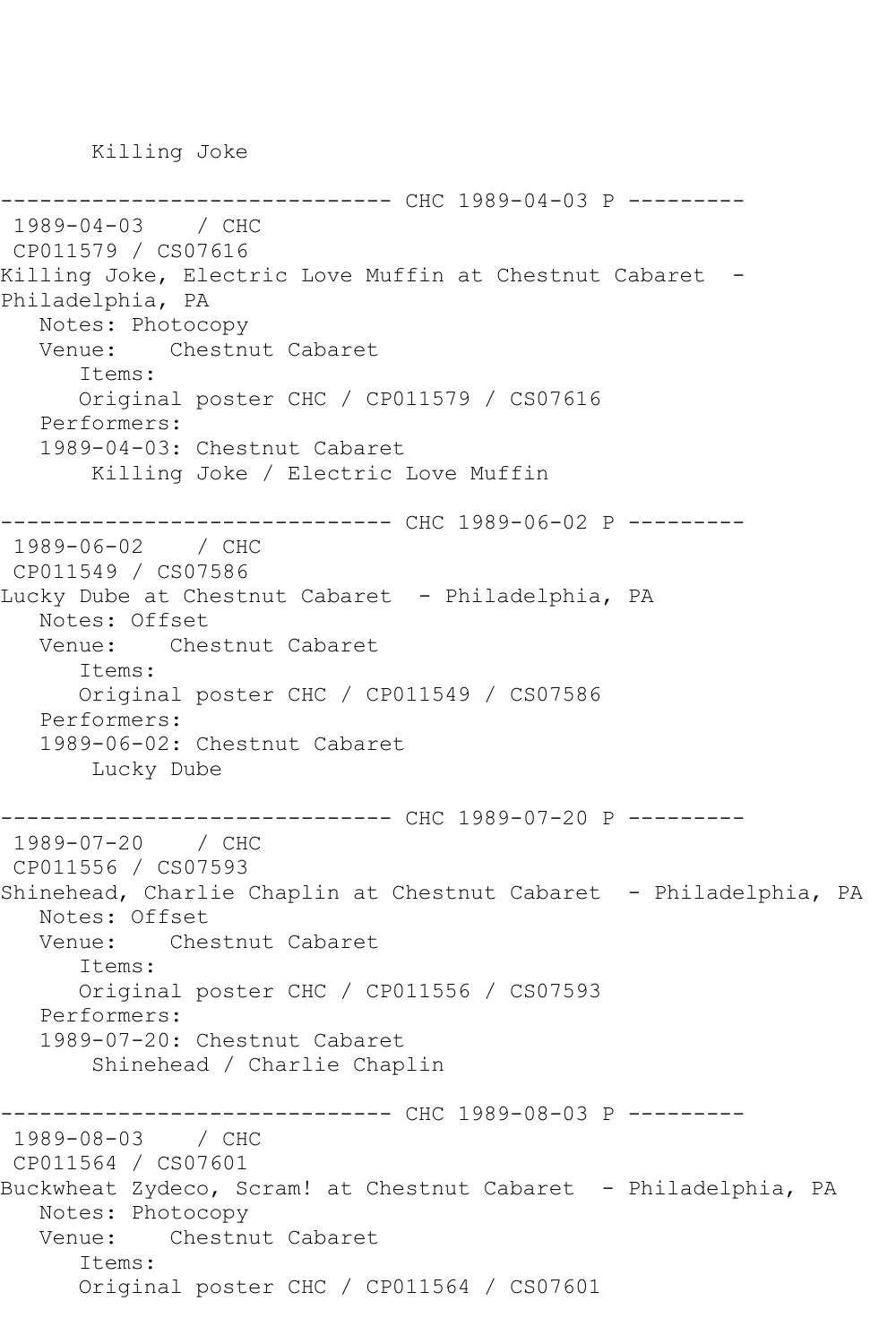Performers: 1989-08-03: Chestnut Cabaret Buckwheat Zydeco / Scram! ------------------------------ CHC 1989-08-03 P --------- 1989-08-03 / CHC CP011566 / CS07603 Buckwheat Zydeco, Scram! at Chestnut Cabaret - Philadelphia, PA Notes: Photocopy Venue: Chestnut Cabaret Items: Original poster CHC / CP011566 / CS07603 Performers: 1989-08-03: Chestnut Cabaret Buckwheat Zydeco / Scram! ------------------------------ CHC 1989-08-03 P --------- 1989-08-03 CP011591 / CS07628 Buckwheat Zydeco, Scram! at Chestnut Cabaret - Philadelphia, PA Notes: Photocopy Venue: Chestnut Cabaret Items: Original poster CHC / CP011591 / CS07628 Performers: 1989-08-03 1989-08-04: Chestnut Cabaret Buckwheat Zydeco / Scram! / Skatalites / Natives ------------------------------ CHC 1989-08-12 P --------- 1989-08-12 / CHC CP011546 / CS07583 Killing Joke, Neo Alloy at Chestnut Cabaret - Philadelphia, PA Notes: Photocopy<br>Venue: Chestn Chestnut Cabaret Items: Original poster CHC / CP011546 / CS07583 Performers: 1989-08-12: Chestnut Cabaret Killing Joke / Neo Alloy ------------ CHC 1989-08-12 P ---------1989-08-12 / CHC CP011567 / CS07604 Killing Joke, Requiem of the Monster Sound at Chestnut Cabaret -Philadelphia, PA Notes: Photocopy Venue: Chestnut Cabaret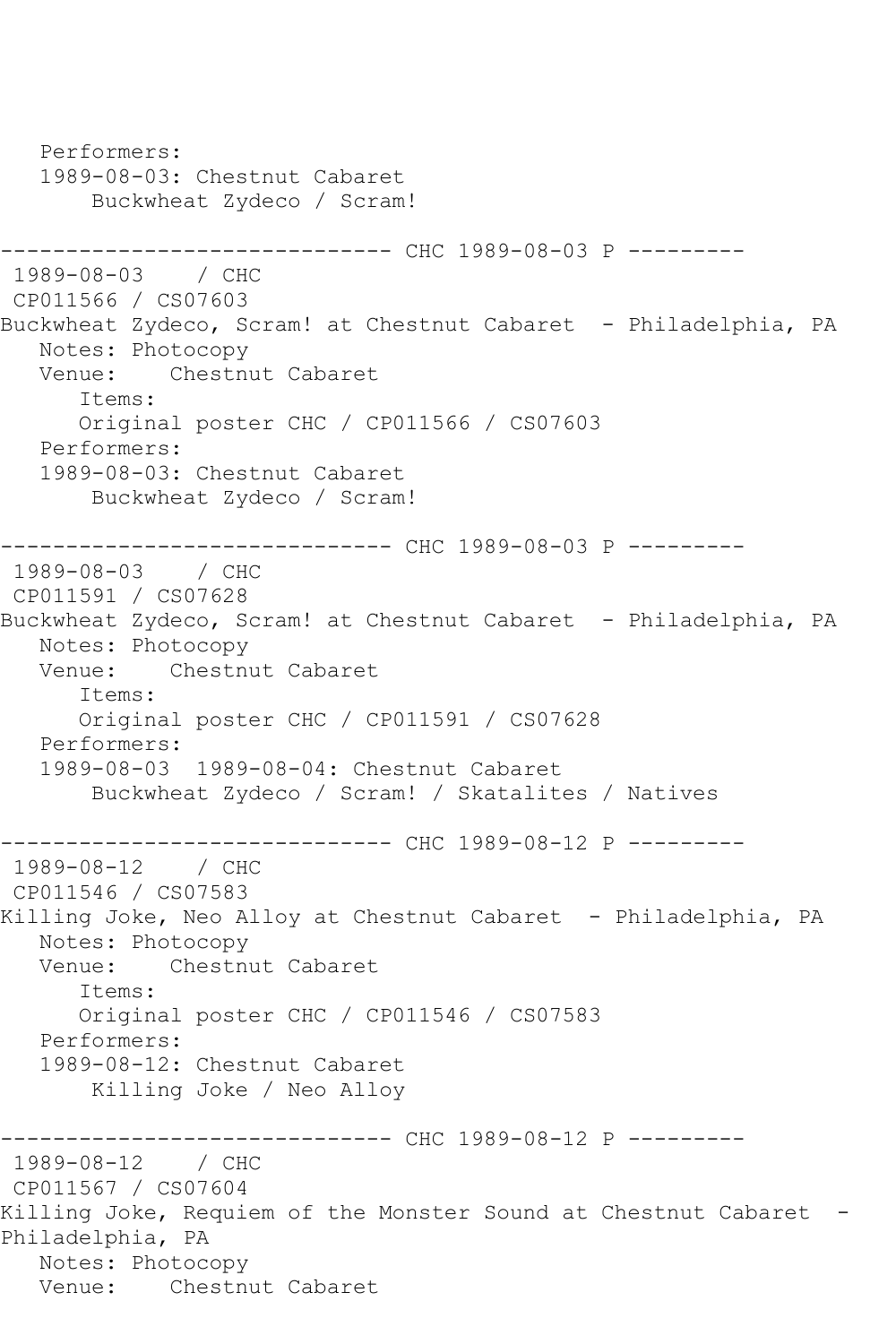Items: Original poster CHC / CP011567 / CS07604 Performers: 1989-08-12 1989-08-25: Chestnut Cabaret Killing Joke / Requiem of the Monster Sound / House of Assembly / True Detectives / Tornado Five / Plutonious / Electric Love Muffin / Baby Flamehead / Naked Twister / Soul Vibrations / Montanas ------------------------------ CHC 1989-08-12 P --------- 1989-08-12 / CHC CP011569 / CS07606 Killing Joke, Requiem of the Monster Sound at Chestnut Cabaret -Philadelphia, PA Notes: Photocopy Venue: Chestnut Cabaret Items: Original poster CHC / CP011569 / CS07606 Performers: 1989-08-12: Chestnut Cabaret Killing Joke / Requiem of the Monster Sound -------------- CHC 1989-08-16 P ---------1989-08-16 / CHC CP011559 / CS07596 True Detectives, Tornado Five at Chestnut Cabaret - Philadelphia, PA Notes: Photocopy Venue: Chestnut Cabaret Items: Original poster CHC / CP011559 / CS07596 Performers: 1989-08-16: Chestnut Cabaret True Detectives / Tornado Five / Plutonious ------------------------------ CHC 1989-08-16 P --------- 1989-08-16 / CHC CP011570 / CS07607 True Detectives, Tornado Five at Chestnut Cabaret - Philadelphia, PA Notes: Photocopy Venue: Chestnut Cabaret Items: Original poster CHC / CP011570 / CS07607 Performers: 1989-08-16: Chestnut Cabaret True Detectives / Tornado Five / Plutonious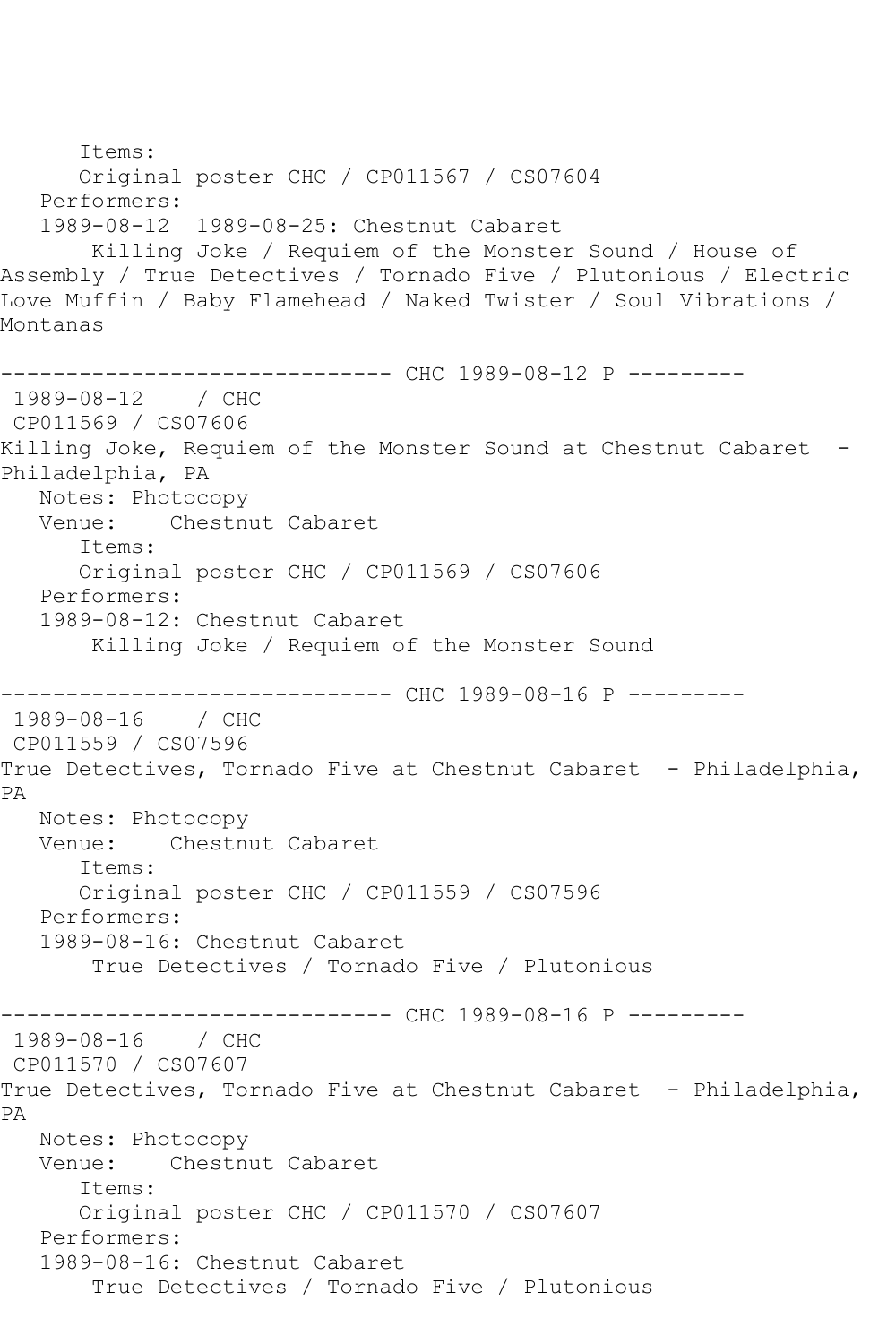------------------------------ CHC 1989-08-16 P --------- 1989-08-16 / CHC CP011571 / CS07608 True Detectives, Tornado Five at Chestnut Cabaret - Philadelphia, PA Notes: Photocopy Venue: Chestnut Cabaret Items: Original poster CHC / CP011571 / CS07608 Performers: 1989-08-16: Chestnut Cabaret True Detectives / Tornado Five / Plutonious ------------- CHC 1989-08-24 P ----------1989-08-24 / CHC CP011550 / CS07587 Electric Love Muffin, Baby Flamehead at Chestnut Cabaret - Philadelphia, PA Notes: Photocopy Venue: Chestnut Cabaret Items: Original poster CHC / CP011550 / CS07587 Performers: 1989-08-24: Chestnut Cabaret Electric Love Muffin / Baby Flamehead / Naked Twister ------------------------------ CHC 1989-08-24 P --------- 1989-08-24 CP011552 / CS07589 Electric Love Muffin, Baby Flamehead at Chestnut Cabaret -Philadelphia, PA Notes: Photocopy<br>Venue: Chestnu Chestnut Cabaret Items: Original poster CHC / CP011552 / CS07589 Performers: 1989-08-24: Chestnut Cabaret Electric Love Muffin / Baby Flamehead / Naked Twister ----------- CHC 1989-08-24 P ---------1989-08-24 / CHC CP011568 / CS07605 Baby Flamehead, Electric Love Muffin at Chestnut Cabaret -Philadelphia, PA Notes: Photocopy Venue: Chestnut Cabaret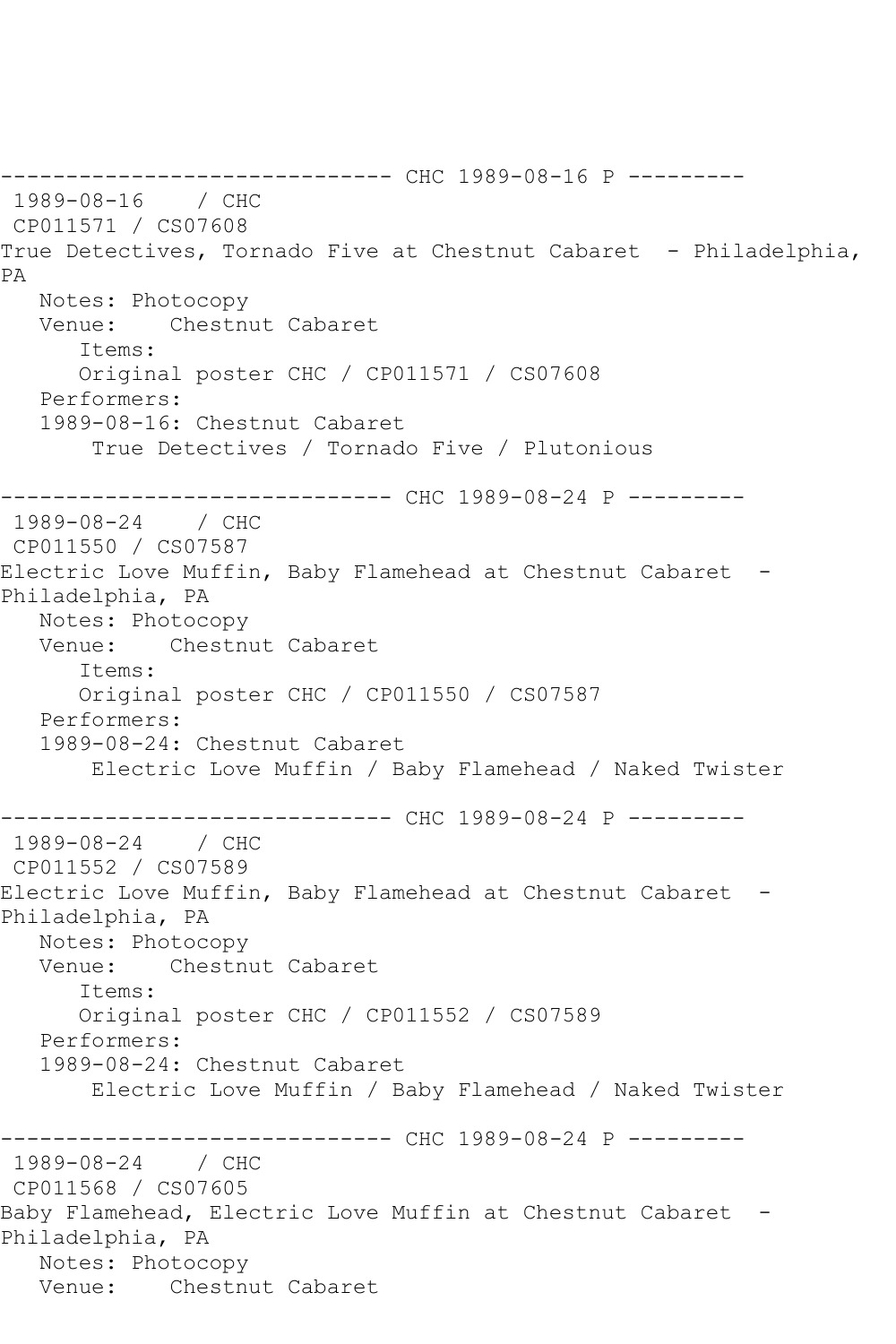Items: Original poster CHC / CP011568 / CS07605 Performers: 1989-08-24: Chestnut Cabaret Baby Flamehead / Electric Love Muffin / Naked Raygun ------------ CHC 1989-08-25 P ---------1989-08-25 / CHC CP011576 / CS07613 Soul Vibrations, The Montanas at The Chestnut Cabaret -Philadelphia, PA Notes: photocopy Venue: Chestnut Cabaret Items: Original poster CHC / CP011576 / CS07613 Performers: 1989-08-25: Chestnut Cabaret Soul Vibrations / Montanas ------------------------------ 1989-09-12 P --------- 1989-09-12 / CP022309 / CP022309 Armadillo, Asho at Chestnut Cabaret - Philadelphia, PA<br>Venue: Chestnut Cabaret Chestnut Cabaret Items: Original poster / CP022309 / CP022309 (8-1/2 x 11) Performers: 1989-09-12: Chestnut Cabaret Armadillo / Asho 1989-09-13: Chestnut Cabaret Chasers / MI6 / Rough Mix 1989-09-14: Chestnut Cabaret Terry Lyne Carrington 1989-09-15: Chestnut Cabaret Daves / Naked Twister 1989-09-16: Chestnut Cabaret Buster Poindexter 1989-09-19: Chestnut Cabaret Hooters / Pat Godwin 1989-09-20: Chestnut Cabaret Hooters / Daves 1989-09-21: Chestnut Cabaret Big Audio Dynamite 1989-09-22 1989-09-24: Chestnut Cabaret Hooters 1989-09-23: Chestnut Cabaret Hooters / Richard Bush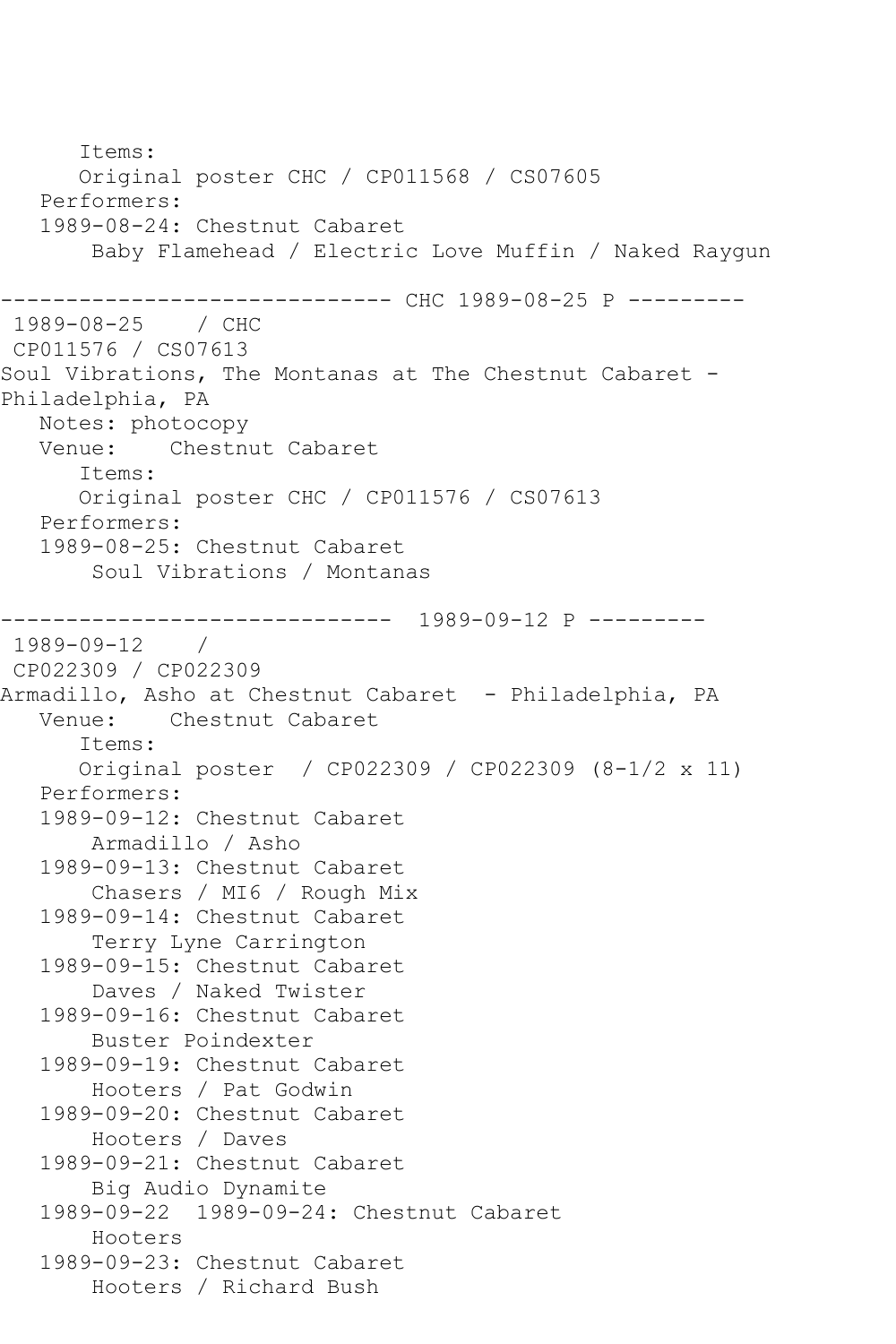1989-09-26: Chestnut Cabaret Fela Anidulapo 1989-09-27: Chestnut Cabaret Yellowman / Defenders 1989-09-28: Chestnut Cabaret Mike Stern / Bob Berg 1989-09-29: Chestnut Cabaret MR. Big / Enuff z Enuff 1989-09-30: Chestnut Cabaret Burning Spear / Itals 1989-10-03: Chestnut Cabaret Runner / Kei Per Union 1989-10-04: Chestnut Cabaret King Sunny Ade 1989-10-07: Chestnut Cabaret Dead Milkmen 1989-10-10: Chestnut Cabaret Texas 1989-10-11: Chestnut Cabaret Waliers 1989-10-12: Chestnut Cabaret Lenny Kravitz 1989-10-14: Chestnut Cabaret Bad English 1989-10-16: Chestnut Cabaret Meat Loaf 1989-10-20: Chestnut Cabaret Living Earth 1989-10-26: Chestnut Cabaret New Potato Caboose ------------------------------ CHC 1989-09-21 P --------- 1989-09-21 / CHC CP022300 / CP022300 Big Audio Dynamite at Chestnut Cabaret - Philadelphia, PA Venue: Chestnut Cabaret Items: Original poster CHC / CP022300 / CP022300 (8-1/2 x 11) Performers: 1989-09-21: Chestnut Cabaret Big Audio Dynamite ------------------------------ 1989-10-03 P --------- 1989-10-03 / CP022308 / CP022308 Runner, Kei Per Union at Chestnut Cabaret - Philadelphia, PA Venue: Chestnut Cabaret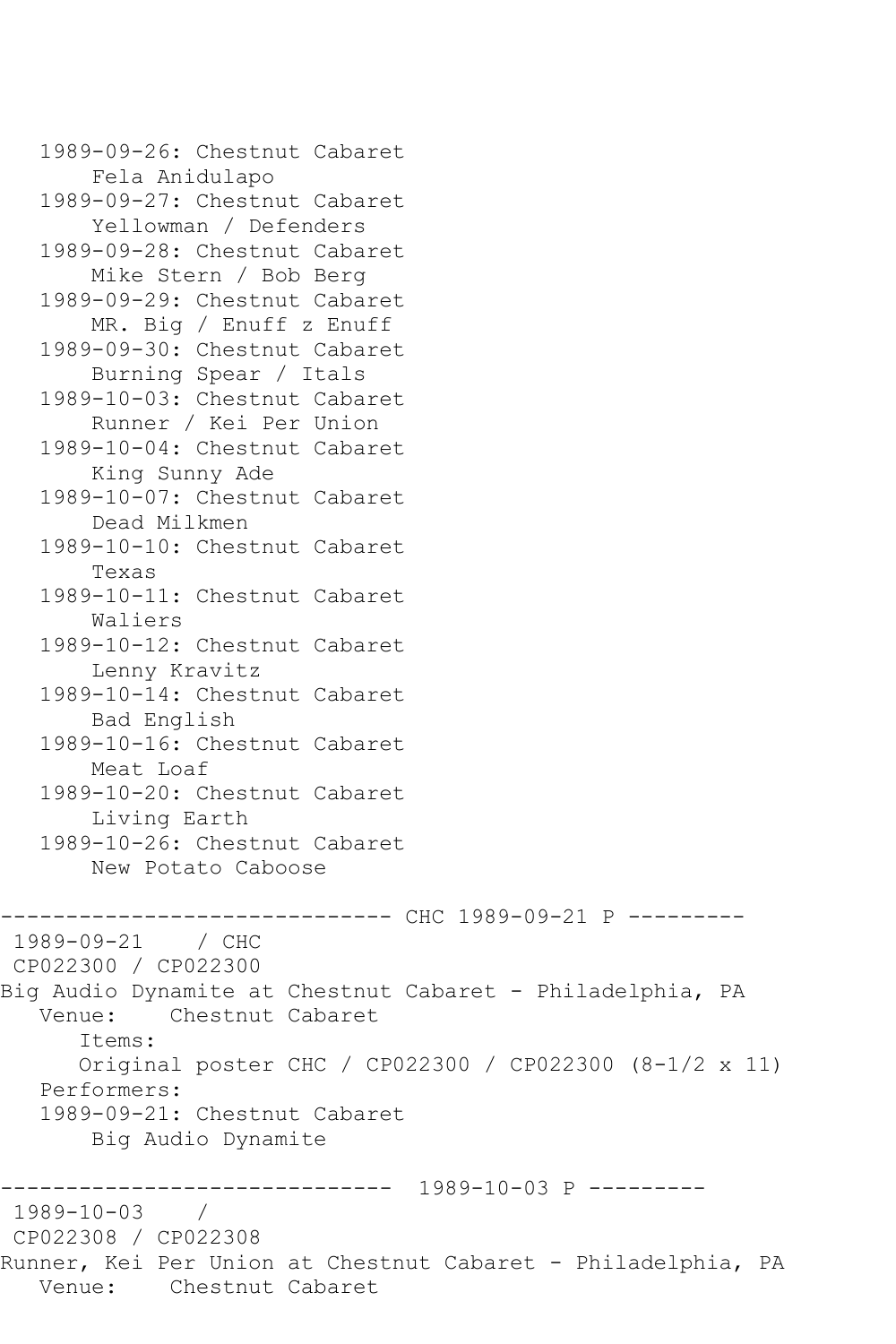Items: Original poster / CP022308 / CP022308 (8-1/2 x 11) Performers: 1989-10-03: Chestnut Cabaret Runner / Kei Per Union / Scooter 1989-10-04: Chestnut Cabaret King Sunny Ade 1989-10-06: Chestnut Cabaret Roomful of Blues / Santa Fe 1989-10-07: Chestnut Cabaret Dead Milkmen / Fabulous Fondas / Love Chunks 1989-10-10: Chestnut Cabaret Texas / Indio 1989-10-11: Chestnut Cabaret Wailers / House of Assembly 1989-10-12: Chestnut Cabaret Lenny Kravitz / Blenders 1989-10-13: Chestnut Cabaret Gil Scott-Heron / Justice League 1989-10-14: Chestnut Cabaret Bad English / King Swamp 1989-10-16: Chestnut Cabaret Meat Loaf / Front Row 1989-10-17: Chestnut Cabaret Exene / Oyster Band 1989-10-18: Chestnut Cabaret Urban Blight 1989-10-19: Chestnut Cabaret Djavan 1989-10-20: Chestnut Cabaret Living Earth 1989-10-21: Chestnut Cabaret Butthole Surfers / Gregory's Funhouse 1989-10-24: Chestnut Cabaret Billy Bragg 1989-10-25: Chestnut Cabaret Nanci Griffith / James McMurty 1989-10-26: Chestnut Cabaret Steve Morse 1989-10-27: Chestnut Cabaret Camper Van Beethoven 1989-10-28: Chestnut Cabaret Red Hot Chili Peppers 1989-10-31: Chestnut Cabaret Third World

------------------------------ 1989-10-07 P ---------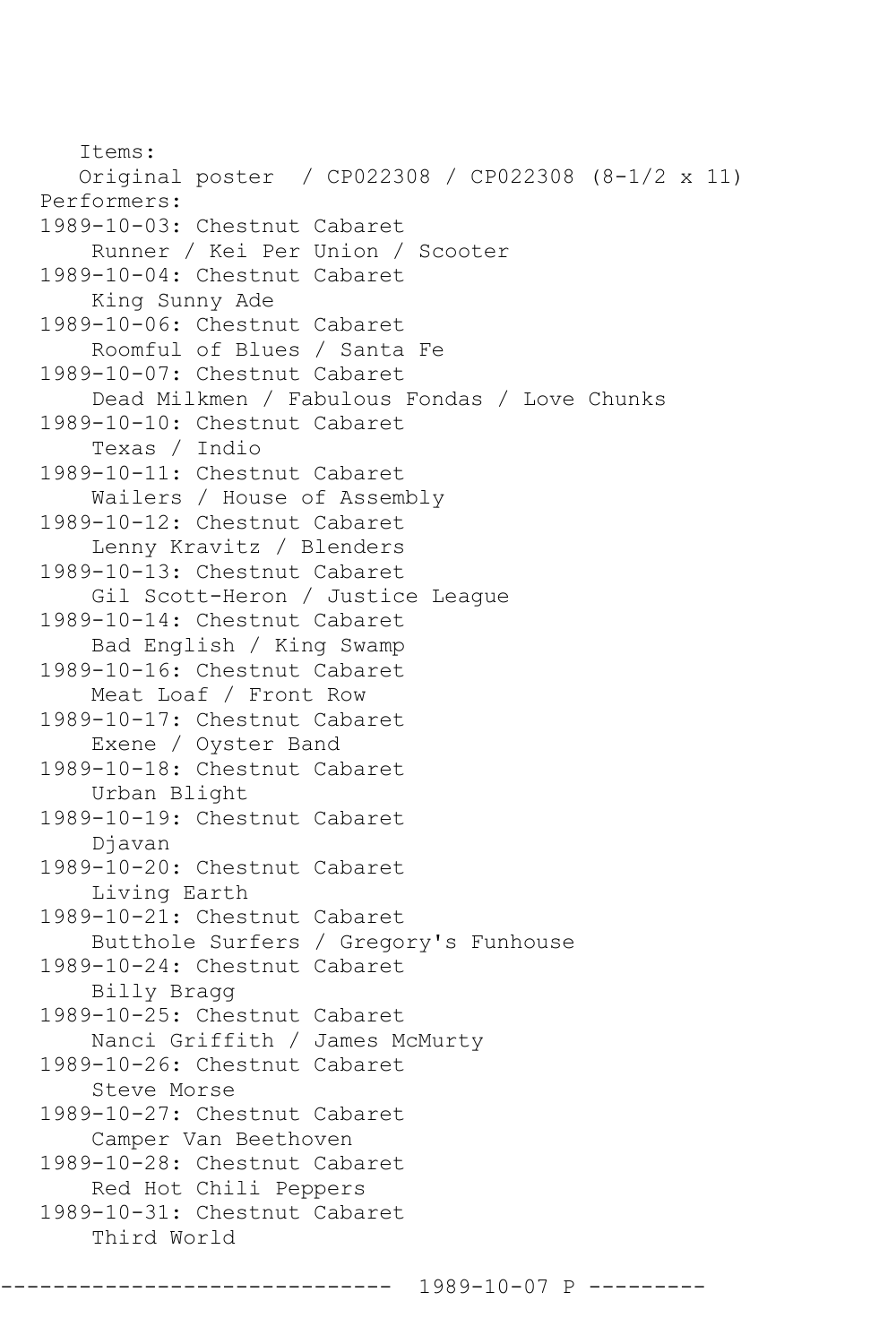1989-10-07 / CP011560 / CS07597 Love Chunks at Chestnut Cabaret - Philadelphia, PA Notes: Photocopy<br>Venue: Chestn Chestnut Cabaret Items: Original poster / CP011560 / CS07597 Performers: 1989-10-07: Chestnut Cabaret Love Chunks ------------------------------ CHC 1989-10-17 P ---------  $1989 - 10 - 17$ CP022307 / CP022307 Exene, Oyster Band at Chestnut Cabaret - Philadelphia, PA Venue: Chestnut Cabaret Items: Original poster CHC / CP022307 / CP022307 (8-1/2 x 11) Performers: 1989-10-17: Chestnut Cabaret Exene / Oyster Band 1989-10-18: Chestnut Cabaret Urban Blight 1989-10-19: Chestnut Cabaret Djavan / David Cullen 1989-10-20: Chestnut Cabaret Living Earth 1989-10-21: Chestnut Cabaret Butthole Surfers / Gregory's Funhouse 1989-10-24: Chestnut Cabaret Billy Bragg / Grapes of Wrath 1989-10-25: Chestnut Cabaret Nanci Griffith / James McMurty 1989-10-26: Chestnut Cabaret Steve Morse / Border Patrol 1989-10-27: Chestnut Cabaret Camper Van Beethoven / Syd Straw 1989-10-28: Chestnut Cabaret Red Hot Chili Peppers / Raging Slab 1989-10-31: Chestnut Cabaret Third World 1989-11-01: Chestnut Cabaret George Clinton 1989-11-03 1989-11-04: Chestnut Cabaret Deborah Harry 1989-11-07: Chestnut Cabaret Eek-A-Mouse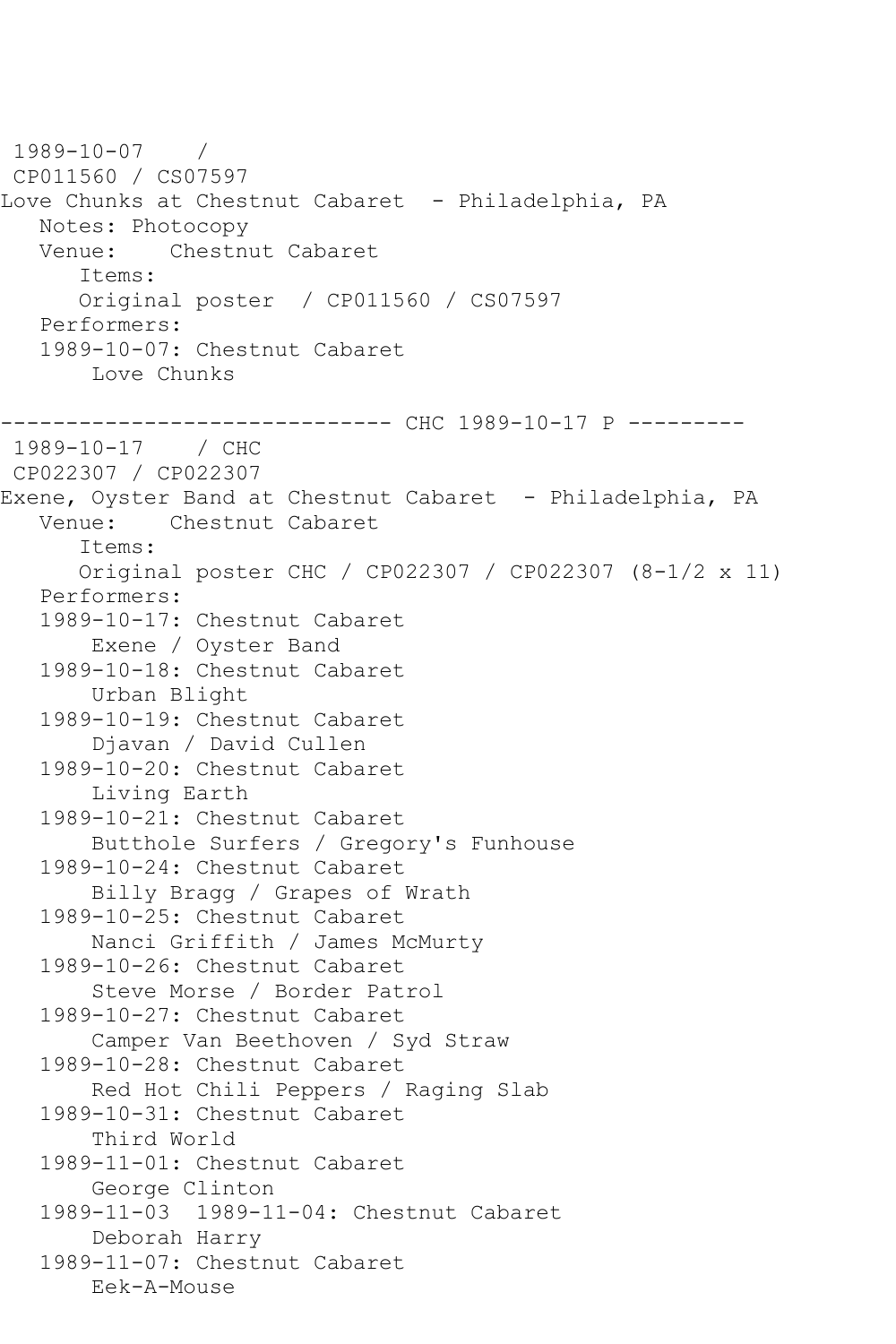1989-11-08: Chestnut Cabaret Ian Hunter and Mick Ronson / Steve Jones 1989-11-09: Chestnut Cabaret Bodeans / Mother Funk 1989-11-14: Chestnut Cabaret Billy Cobham 1989-11-15: Chestnut Cabaret Radiators 1989-11-16: Chestnut Cabaret David Bromberg 1989-11-18: Chestnut Cabaret NRBQ 1989-11-21: Chestnut Cabaret Mekons / Shadowland 1989-11-22: Chestnut Cabaret Tommy Conwell and the Young Rumblers 1989-11-23: Chestnut Cabaret Tommy Conwell and the Young Rumblers 1989-11-24: Chestnut Cabaret Tommy Conwell and the Young Rumblers 1989-11-25: Chestnut Cabaret Tommy Conwell and the Young Rumblers 1989-11-29: Chestnut Cabaret Spyro Gyra ------------------------------ CHC 1989-10-31 P --------- 1989-10-31 / CHC CP022322 / CP022322 Third World, Deacon Blue at Chestnut Cabaret - Philadelphia, PA<br>Venue: Chestnut Cabaret Chestnut Cabaret Items: Original poster CHC / CP022322 / CP022322 (8-1/2 x 11) Performers: 1989-10-31: Chestnut Cabaret Third World 1989-11-01: Chestnut Cabaret Deacon Blue / Will and the Bushmen 1989-11-02: Chestnut Cabaret George Clinton 1989-11-03: Chestnut Cabaret Deborah Harry / Young Fresh Fellows 1989-11-04: Chestnut Cabaret Deborah Harry 1989-11-07: Chestnut Cabaret Eek-A-Mouse 1989-11-08: Chestnut Cabaret Ian Hunter and Mick Ronson / Steve Jones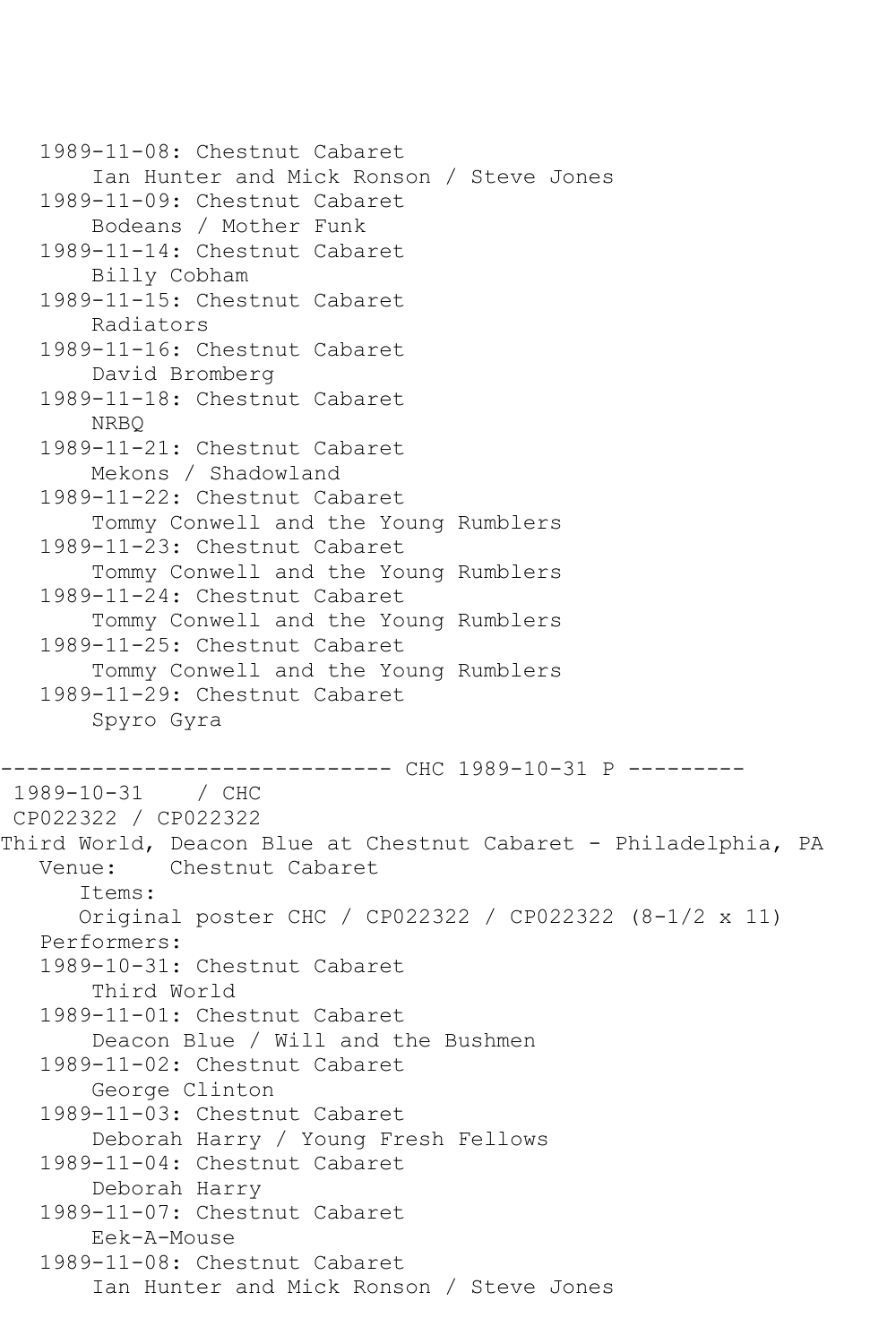1989-11-09 1989-11-01: Chestnut Cabaret Bodeans / Mother Funk 1989-11-10: Chestnut Cabaret Bodeans / Stand 1989-11-11: Chestnut Cabaret Bodeans / Black Velvet Band 1989-11-15: Chestnut Cabaret Radiators / Blues Traveler 1989-11-16: Chestnut Cabaret David Bromberg 1989-11-18: Chestnut Cabaret NRBQ / Daves 1989-11-19: Chestnut Cabaret Bonham 1989-11-21: Chestnut Cabaret Mekons / Shadowland 1989-11-22: Chestnut Cabaret Tommy Conwell and the Young Rumblers 1989-11-23: Chestnut Cabaret Tommy Conwell and the Young Rumblers 1989-11-24: Chestnut Cabaret Tommy Conwell and the Young Rumblers 1989-11-25: Chestnut Cabaret Tommy Conwell and the Young Rumblers 1989-11-29: Chestnut Cabaret Spyro Gyra 1989-12-01: Chestnut Cabaret Dee Dee Ramone 1989-12-02: Chestnut Cabaret Judy Mowatt 1989-12-08: Chestnut Cabaret Nona Hendryx 1989-12-09: Chestnut Cabaret Dave Mason 1989-12-14: Chestnut Cabaret Ramones ---------- CHC 1989-11-03 P ---------1989-11-03 / CHC CP011574 / CS07611 Deborah Harry at Chestnut Cabaret - Philadelphia, PA Notes: Photocopy<br>Venue: Chestni Chestnut Cabaret Items: Original poster CHC / CP011574 / CS07611 Performers: 1989-11-03 1989-11-04: Chestnut Cabaret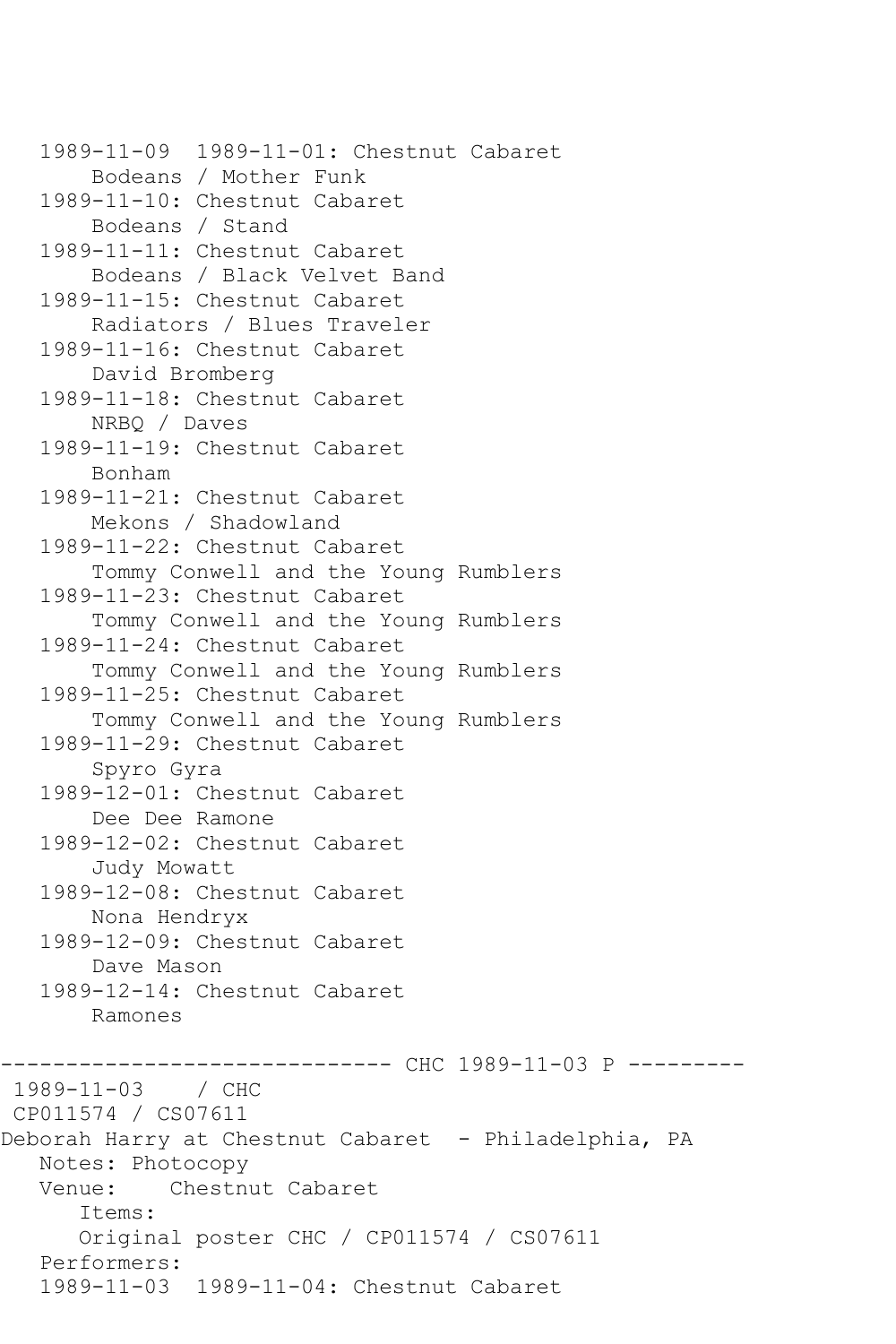Deborah Harry

```
------------- CHC 1989-11-09 P ---------
1989-11-09 / CHC 
CP011562 / CS07599
Bo Deans at Chestnut Cabaret - Philadelphia, PA
   Notes: Photocopy
   Venue: Chestnut Cabaret
      Items:
      Original poster CHC / CP011562 / CS07599
   Performers:
   1989-11-09 1989-11-11: Chestnut Cabaret
       Bo Deans
------------------------------ JCD 1989-12-28 P ---------
1989-12-28 / JCD 
CP011053 / CS07090
Carnival of Shame at J.C. Dobbs - Philadelphia, PA
   Notes: Photocopy
   Venue: J.C. Dobbs
      Items:
      Original poster JCD / CP011053 / CS07090
   Performers:
   1989-12-28 1990-01-09: J.C. Dobbs
       Barbary
       Chestnut Cabaret
       Carnival of Shame
------------------------------ CHC 1990-01-18 P ---------
1990-01-18 / CHC 
CP011578 / CS07615
Scram!, The Riddems Band at The Chestnut Cabaret - Philadelphia, PA
   Notes: Photocopy
   Venue: Chestnut Cabaret
      Items:
      Original poster CHC / CP011578 / CS07615
   Performers:
   1990-01-18: Chestnut Cabaret
       Scram! / Riddems Band / Public Service
                  ------------ CHC 1990-03-01 P ---------
1990-03-01 / CHC 
CP011577 / CS07614
Toasters, Scram! at Chestnut Cabaret - Philadelphia, PA
   Notes: Photocopy
   Venue: Chestnut Cabaret
      Items:
```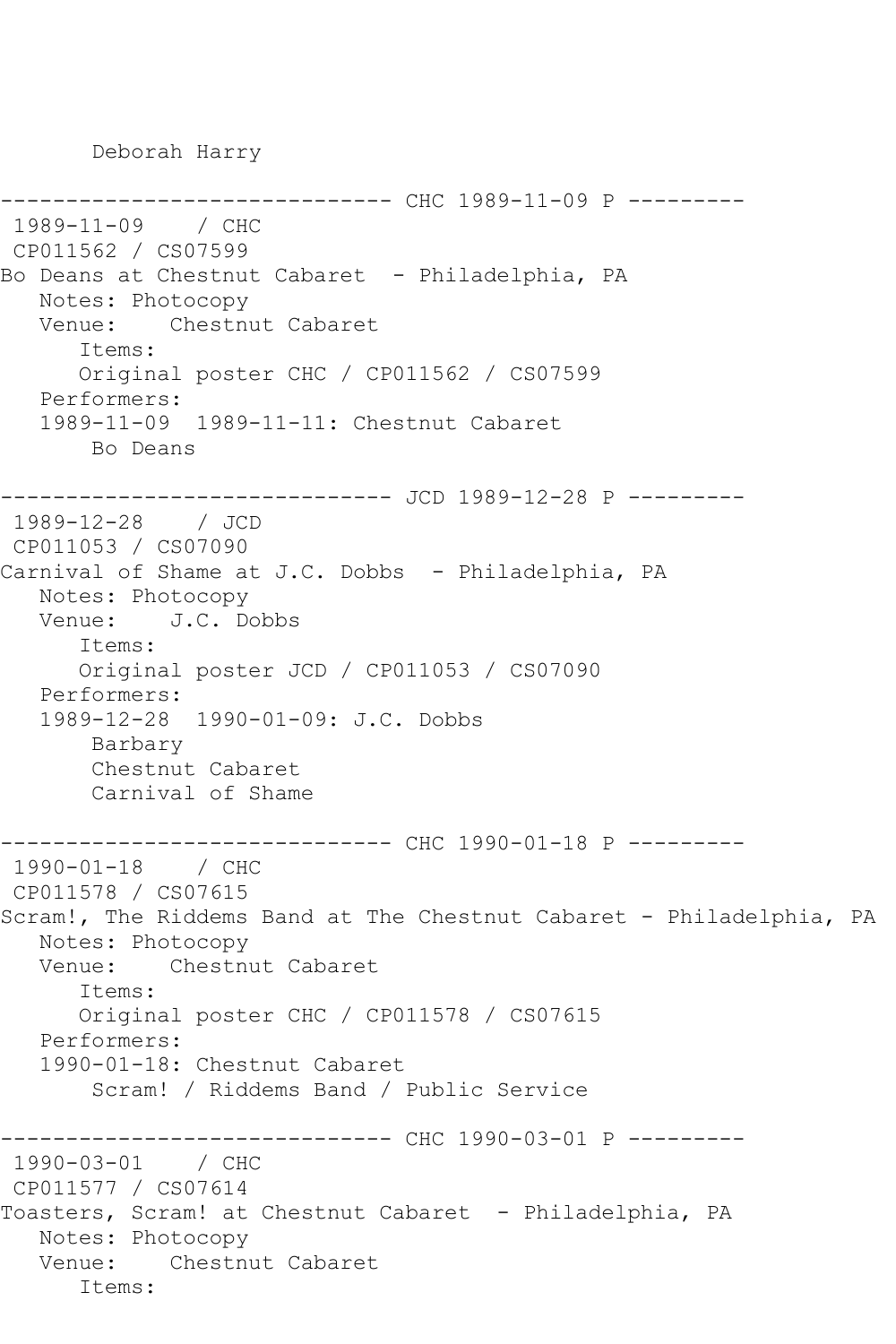Original poster CHC / CP011577 / CS07614 Performers: 1990-03-01: Chestnut Cabaret Toasters / Scram! --------------------- DOC 1990-06-05 P ---------1990-06-05 / DOC CP011024 / CS07061 Scorched Earth Affair, Eek-A-Mouse at Doc Watson's - Philadelphia, PA Notes: Offset Venue: Doc Watson's Items: Original poster DOC / CP011024 / CS07061 Performers: 1990-06-05 1990-06-30: Doc Watson's Chestnut Cabaret Barbary J.C. Dobbs Scorched Earth Affair / Eek-A-Mouse --------------------- CHC 1993-06-08 P ---------1993-06-08 / CHC CP011558 / CS07595 Pere Ubu, Boneclub at Chestnut Cabaret - Philadelphia, PA Notes: Photocopy<br>Venue: Chestnu Chestnut Cabaret Items: Original poster CHC / CP011558 / CS07595 Performers: 1993-06-08: Chestnut Cabaret Pere Ubu / Boneclub / Orangutang ------------------------------ CHC zzzz-03-31 P -------- zzzz-03-31 / CHC CP011585 / CS07622 Sons of Ace, Ipso Facto at Chestnut Cabaret - Philadelphia, PA Notes: Offset Venue: Chestnut Cabaret Items: Original poster CHC / CP011585 / CS07622 Performers: zzzz-03-31: Chestnut Cabaret Sons of Ace / Ipso Facto ------------------------------ CHC zzzz-10-18 P -------- zzzz-10-18 / CHC